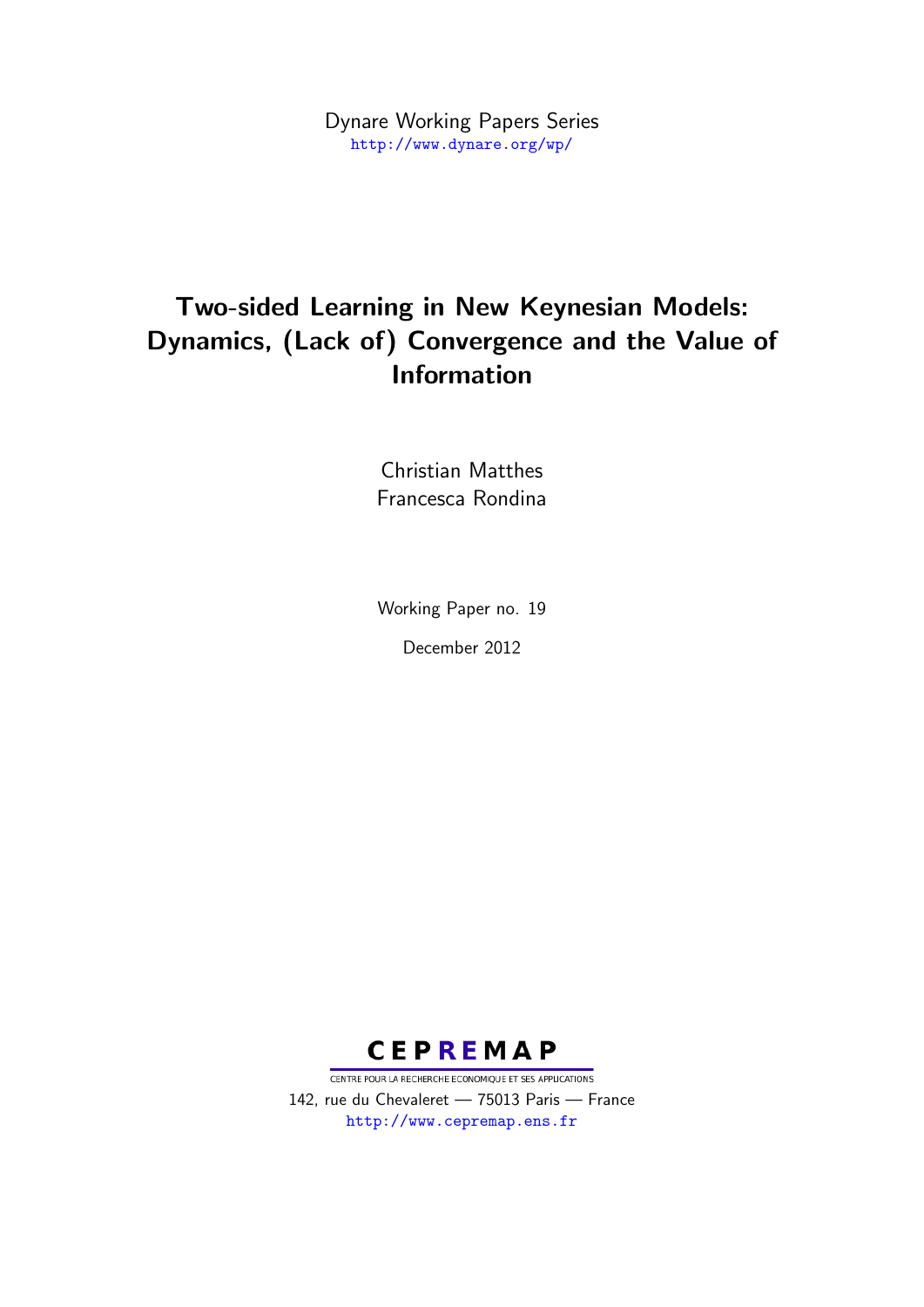# Two-sided Learning in New Keynesian Models: Dynamics, (Lack of) Convergence and the Value of Information

Christian Matthes  $\dagger$  Francesca Rondina<sup>‡</sup>

August 14, 2012

#### Abstract

This paper investigates the role of learning by both private agents and the central bank (two-sided learning) in a New Keynesian framework populated by private agents and a central bank that have asymmetric imperfect knowledge about the true data generating process. We assume that all agents employ the data they observe (which can be different for different sets of agents) to form beliefs about the aspects of the true model of the economy that they do not know, use these beliefs to decide on actions, and revise beliefs through a statistical learning algorithm as new information becomes available. We study the short-run dynamics of the model and policy recommendations coming out of our model, in particular concerning central bank communication. Twosided learning can generate large increases in volatility and persistence, and can alter the behavior of the variables in the model in a significant way. We also show that our model does not converge to a symmetric rational expectations equilibrium and highlight one source that disables the convergence results of Marcet & Sargent (1989). Finally, we identify a novel aspect of central bank communication in models of learning: communication can be harmful if the central bank's model is substantially misspecified.

We would like to thank conference and seminar participants at the Atlanta Fed, the CEF conference in Prague and the Bundesbank for helpful comments. Francesca Rondina gratefully acknowledges the financial support from the Spanish Ministry for Science and Innovation (Programa JAE-Doc, Junta para la Ampliación de Estudios co-Önanced by the FSE, and Programa Operativo ECO2011-28348).

<sup>y</sup>Universitat Pompeu Fabra and Barcelona GSE, email: christian.matthes@upf.edu

z Institute for Economic Analysis, CSIC and Barcelona GSE, email: francesca.rondina@iae.csic.es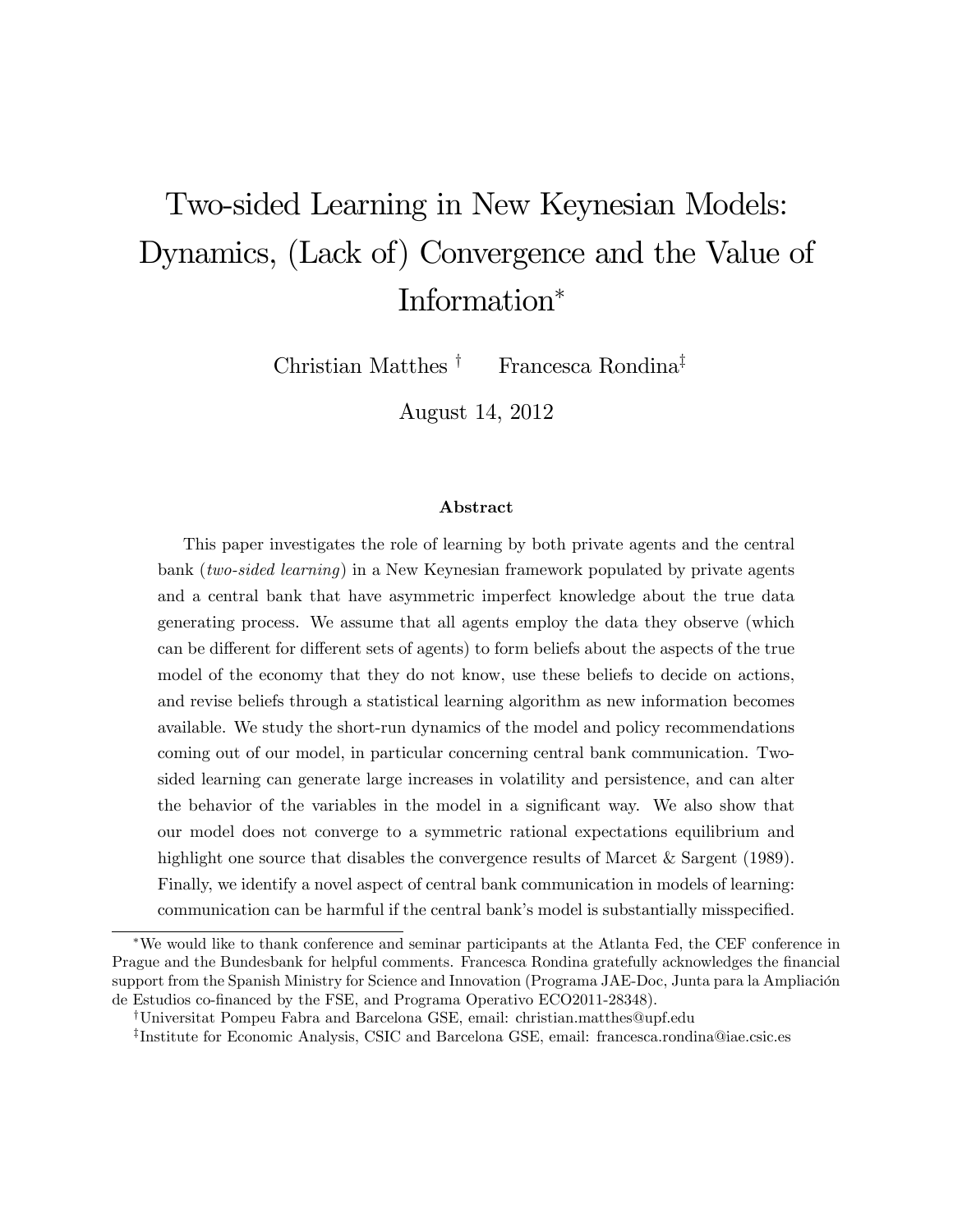## 1 Introduction

This paper studies the role of asymmetric information and learning in a New Keynesian framework in which both private agents and the monetary authority have imperfect knowledge about the true model of the economy. In particular, we focus on the short run dynamics (or, more generally, dynamics when beliefs have not yet converged in the sense that agents do not know other agents' policy rules) that can arise when given their respective beliefs and information sets, policymakers optimally choose the policy rule to be implemented and private agents form their expectations rationally. In this environment, a rich and complex variety of interactions between beliefs and actions can potentially arise, with important consequences on the time series patterns of the variables of the model.

In a large number of situations and contexts, it is reasonable to assume that two or more interacting agents have asymmetric information about the environment in which they operate. In this work, we consider a model of the economy in which private agents do not observe a policy shock and the monetary policy rule implemented by the central bank, while the monetary authority does not observe a technology shock and the beliefs private agents have when forming their expectations. Agents employ all available information to estimate the aspects of the true data generating process that they do not know, and use a statistical learning algorithm to revise their beliefs as new data becomes available. In each period, these updated beliefs will be the base for the decisions of both the policy maker and the private agents.

An extensive literature in economics focuses on the analysis of monetary policy in environments characterized by imperfect knowledge and learning. Some recent contributions are Barnett and Ellison (2011), Bullard and Mitra (2002), Cho et al. (2002), Cogley et al. (2011), Evans and Honkapohja (2006), Honkapohja and Mitra (2005), Marcet and Nicolini (2003), Milani (2008), Orphanides and Williams (2005), Bullard and Eusepi (2005) (for additional references, Evans and Honkapohja, 2009, provide an extensive review of this literature). A large part of the research in this area focuses on the conditions under which the economy converges to a determinate rational expectations equilibrium (REE), and on the role of monetary policy in attaining this result.<sup>1</sup> Within this branch of the literature, two-sided learning has previously been studied by Marcet and Sargent (1989), who describe a general framework upon which we build, Bullard and Eusepi (2005), who use a New Keyne-

<sup>&</sup>lt;sup>1</sup>Bullard and Mitra (2002), for instance, investigate this issue for a variety of alternative policies under the assumption that the central bank adopts Taylor-type instrument rules. On the other hand, Evans and Honkapohja (2003, 2006) focus on expectations-based targeting rules obtained from the optimization of the central bankís objective function (Svensson, 2002, strongly argues that these rules are superior to Taylor-type policy rules because they reflect optimal behavior on the part of the central bank).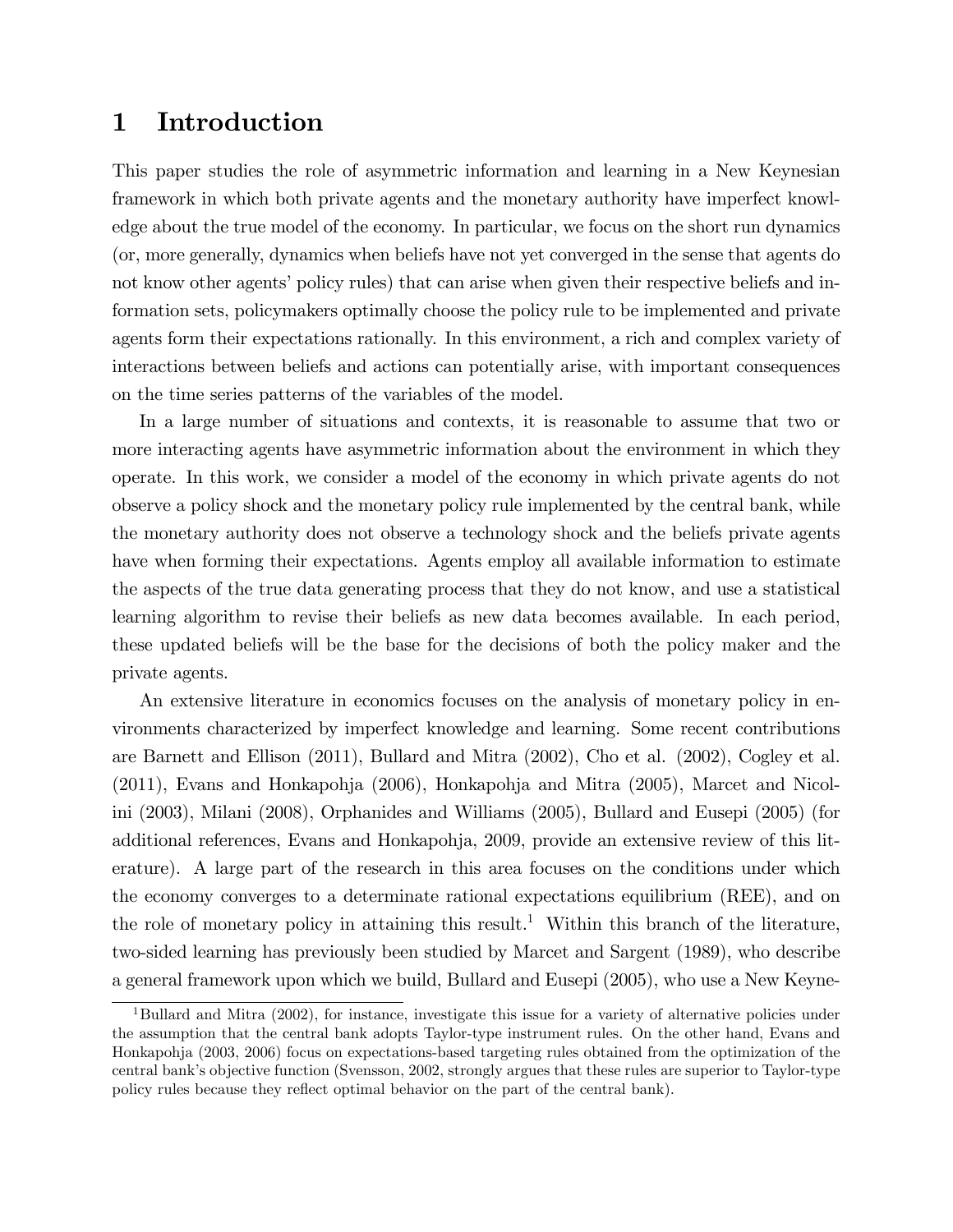sian model, but do not model the central bank's decision problem explicitly and endow both the central bank and private agents with the same information set, and Barnett and Ellison (2011), who build two-sided learning into a version of Sargent (1999). Honkapohja and Mitra (2005) study convergence to rational expectations equilibria under two-sided learning (using different assumptions on the perceived law of motions of agents than we do), but also do not explicitly model the central bank's decision problem. Evans and Honkapohja (2003) study convergence to rational expectations equilibria under two-sided learning (with an optimizing central bank), but using substantially different assumptions on the perceived laws of motion of agents and their respective information sets (in particular, they do not consider structural shocks that are only observed by some agents in the economy). Giannitsarou (2005) studies convergence to rational expectations equilibria under different learning algorithms in a framework similar to Marcet and Sargent (1989). Our paper departs from most of the literature on two-sided learning when it comes to the assumptions made on policymakers and the focus on short and medium-run dynamics.

More specifically, in our framework both private agents and the monetary authority have incomplete knowledge of the true data generating process, and they adopt the same approach to deal with their lack of full information: they form some beliefs using the data that they have available in each period, and they decide optimally based on these beliefs. The substantially different assumptions about the central bank's knowledge and behavior in our environment also implies that the focus of our analysis is not on the ability of the monetary authority to enforce a particular equilibrium of the model, but rather on the short run dynamics that the interactions of beliefs and actions between private agents and policymakers can generate. To our knowledge, the study of optimal policymaking and two-sided learning in an environment characterized by asymmetric information has not received much attention yet, particularly in the context of the business-cycle dynamics of a New Keynesian model.

With respect to learning, we assume that both private agents and the monetary authority use statistical models to estimate and predict the behavior of the variables for which they do not know the true data generating process. Then, we allow them to update their estimates as new data becomes available using a recursive learning algorithm. These assumptions follow the large branch of the learning literature originating from Marcet and Sargent (1989), Cho et al. (2002), and Evans and Honkapohja (1998). However, as in Cogley et al.  $(2011)$ , the agents' perceived laws of motion in our framework have the important feature of incorporating the cross-equation restrictions that originate from their respective beliefs.

Because of the complex relationships between parameter updates and optimal decisions, the actual law of motion of the variables in the framework under analysis cannot be characterized analytically. For this reason, we study the impact of asymmetric information and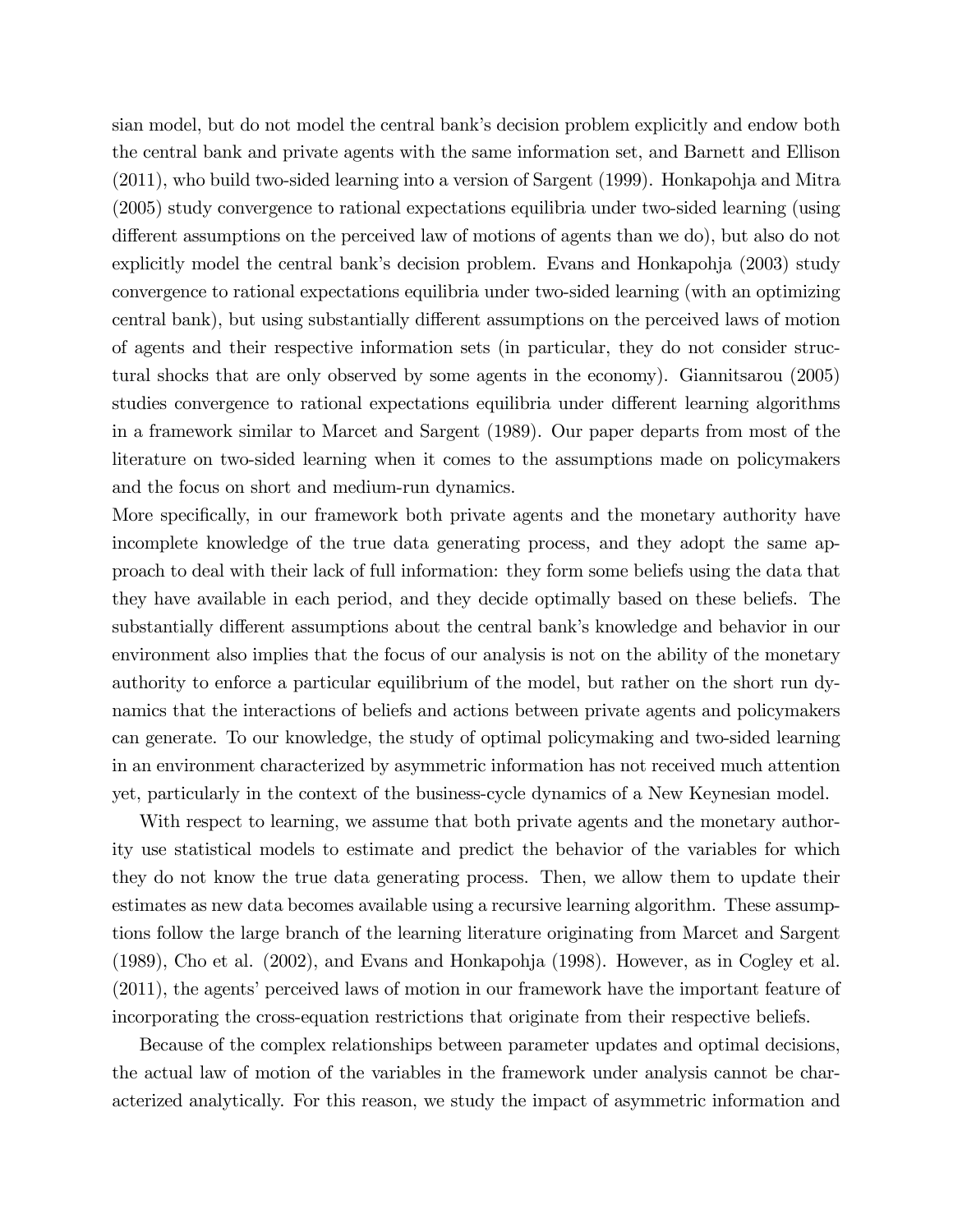learning in a number of simulations that are performed using standard parameter values for this model. Our results show that two-sided learning can significantly alter the dynamics of the model. More specifically, we find that it can generate large departures of the variables of interest from rational expectations equilibrium values, and changes in their behavior in terms of autocorrelations and correlations with the other variables. We Önd that convergence to an asymmetric rational expectations equilibrium in a frameworks like ours might not occur. Our exercises also suggest that, in this environment, information communication by the central bank does not seem effective in reducing the impact of asymmetric information and learning on the equilibrium dynamics. The fact that central bank communication can be harmful when the central bank has a misspecified model of the economy, is, to the best of our knowledge, a novel result in the literature <sup>2</sup>.

The remainder of the paper is organized as follows. Section 2 presents the basic features of the New Keynesian model under analysis. Section 3 discusses the information available to agents, the learning procedure, and the decision-making approach. Section 4 derive agents' perceived laws of motion for the variables of interest, and their implied actual law of motion. Section 5 describes the simulation exercises that we perform, and presents their results. Section 6 concludes.

## 2 The true model of the economy

The true model of the economy is a standard New Keynesian framework as developed in Gali (2008). We assume perfect indexation of prices that cannot be reset to past inflation, as in Christiano et al.  $(2001)$ , which makes sure that the pricing equations are unaffected by the presence of positive trend ináation, which leads to the steady state level of output being independent of the steady state level of inflation.<sup>3</sup>

Given these assumptions, private agents' behavior in this economy can be described by the following equations:

$$
y_{t} = E_{t}^{P} (y_{t+1}) - \frac{1}{\sigma} \left( i_{t} - E_{t}^{P} (\pi_{t+1}) - r_{t}^{n} \right)
$$
 (1)

$$
\pi_t = \frac{1}{(1+\beta)} \pi_{t-1} + \frac{\beta}{(1+\beta)} E_t^P \left(\pi_{t+1}\right) - \frac{\kappa}{(1+\beta)} (y_t - \overline{y}) \tag{2}
$$

$$
r_t^n = \overline{r} + u_t \tag{3}
$$

<sup>&</sup>lt;sup>2</sup>Eusepi and Preston (2010) study central bank communication when only the private sector is learning. We compare our results to theirs in section 3.

 $3$ See Ascari (2004) for a discussion.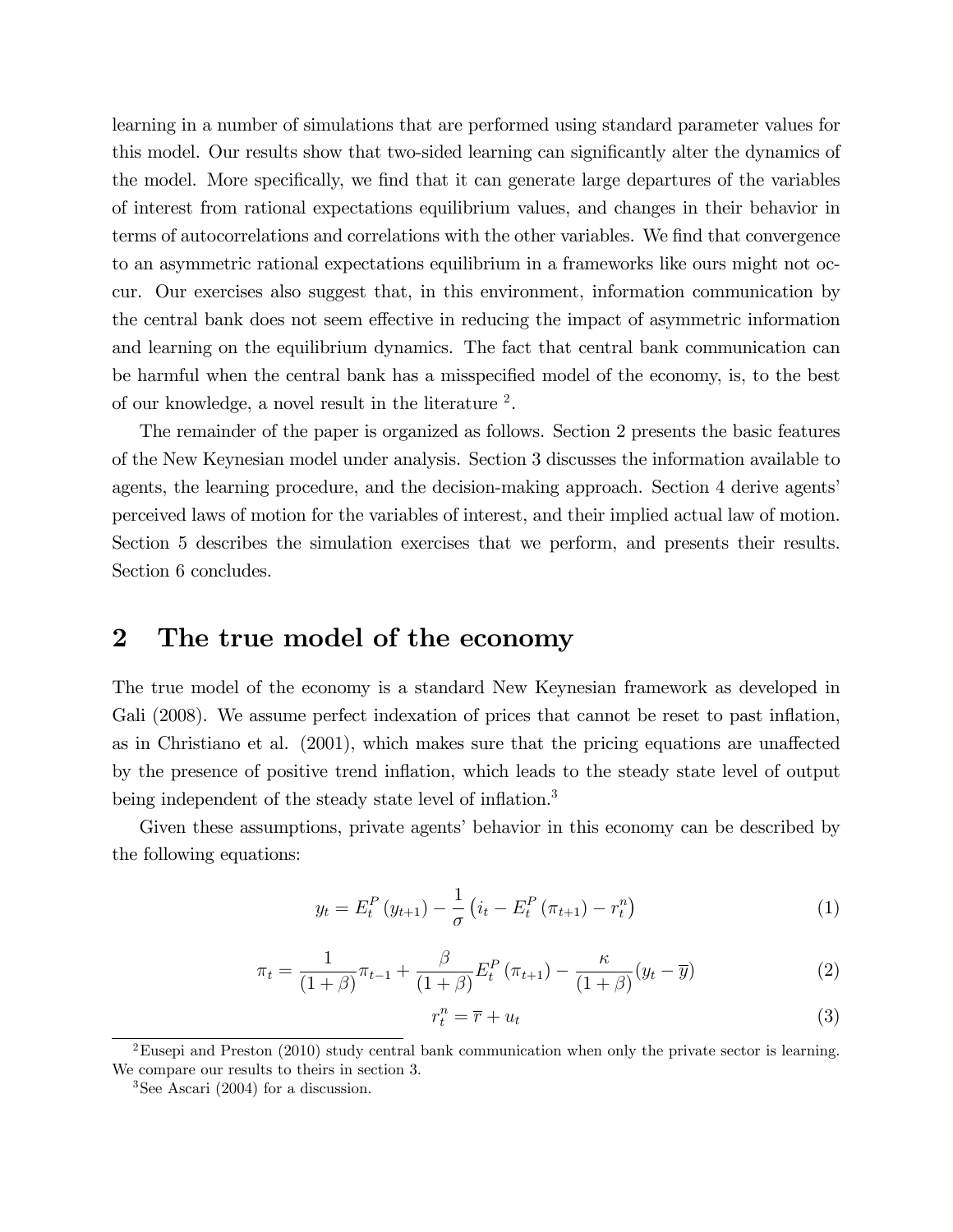$$
u_t = \rho_u u_{t-1} + \varepsilon_t^u \tag{4}
$$

where  $y_t$  is output  $\pi_t$  is the inflation rate,  $i_t$  is the nominal interest rate,  $r_t^n$  is the natural rate of interest and  $\bar{y}$  is the steady state level of output (all other steady variables drop out in the equations above). The variable  $r_t^n$  is assumed to be the sum of the steady state real interest rate  $\bar{r}$  and a technology shock  $u_t$ , or shock to the real side of the economy, which evolves according to the  $AR(1)$  process described by (4). All variables are in logs. The parameters  $\sigma$ ,  $\beta$  and  $\kappa$  have standard interpretations, and are obtained from the underlying problem of consumers and firms; see Gali  $(2008)$  for further details. Equations  $(1)$  and  $(2)$  have the standard interpretation of a IS equation and Phillips curve equation. Differently from the standard New Keynesian framework, the superscript  $P$  in the expectation operator  $E_t^P(\cdot)$  in (1) and (2) denotes the fact that at each time t private agents will form these expectations based only the information that they have available, which will generally be different from the information available to policymakers.

In addition to the private sector, the economy is populated by a central bank or public authority, which is assumed to have some control over the nominal interest rate and to use it as its policy instrument. More specifically, the central bank is assumed to be able to set the value of  $i_t$  up to a monetary policy shock  $v_t$ . Let  $x_t$  be the value of the policy instrument chosen by the central bank for time  $t$ , then the interest rate will be:

$$
i_t = x_t + v_t \tag{5}
$$

where  $v_t$  is assumed to follow the AR(1) process:

$$
v_t = \rho_v v_{t-1} + \varepsilon_t^v \tag{6}
$$

Private agents and policymakers do not have full knowledge of the economy. In particular, the central bank does not observe the technology shock and does not know how private agents form expectations about the future values of the variables of interest and decide on prices and output. On the other hand, private agents are not aware of the policy rule that the central bank uses to set  $x_t$ , and do not observe the monetary policy shock. A more thorough description of the information set available to each side, and of its changes over time through learning, is given next.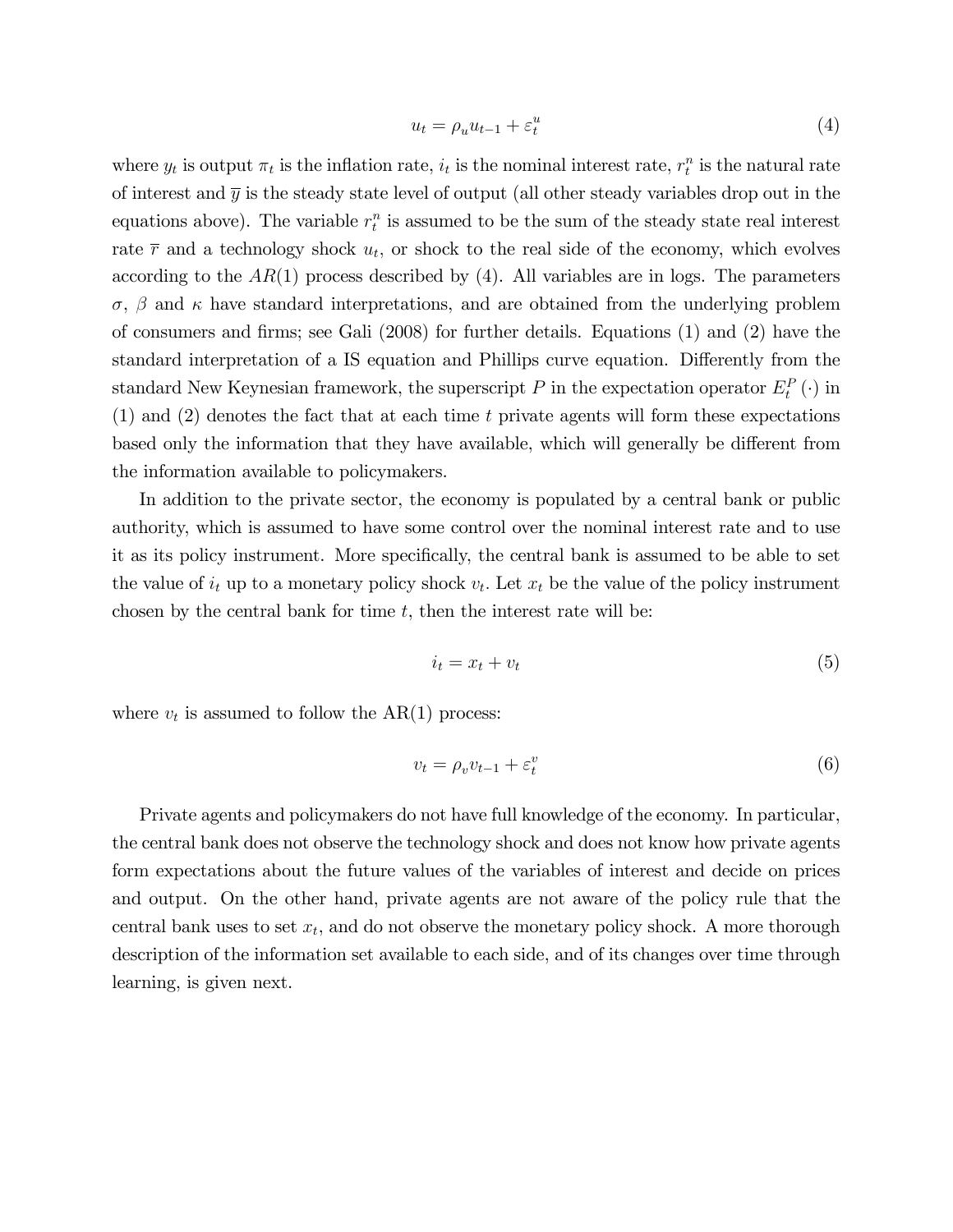## 3 Information and decisions

The imperfect and asymmetric information that private agents and the monetary authority employ in the decision making process are the central features that differentiate this work from the previous literature. However, these features require that we make some additional assumptions about the way in which each side will use its specific knowledge to estimate the aspect of the economy that are not known, to take decisions in each period, and finally to update its information based on the new data that can be observed.

The state and noise vectors that include all the information available in the economy are:

$$
z_t = \begin{bmatrix} y_t & \pi_t & i_t & u_t & v_t & 1 \end{bmatrix}' \tag{7}
$$

$$
\varepsilon_t = \begin{bmatrix} \varepsilon_t^u & \varepsilon_t^v \end{bmatrix}' \tag{8}
$$

As previously mentioned, the vectors  $z_t$  and  $\varepsilon_t$  are not perfectly observed. In particular, private agents do not observe the policy shock  $v_t$ , while the central bank does not observe the technology shock  $u_t$ . Thus, the vectors of variables that each side will use in their decision process can be written as:

$$
z_t^P = \begin{bmatrix} y_t & \pi_t & i_t & u_t & 1 \end{bmatrix}' \tag{9}
$$

$$
z_t^{CB} = \begin{bmatrix} y_t & \pi_t & i_t & v_t & 1 \end{bmatrix}' \tag{10}
$$

or:

$$
z_t^P = M^P z_t
$$

$$
z_t^{CB} = M^{CB} z_t
$$

where  $M^P$  and  $M^{CB}$  are just selection matrices that pick the relevant variables from the overall state  $z_t$ .

Private agents use the vector  $z_t^P$  to estimate the policymaker's interest rate rule and to predict future values of the nominal interest rate. In the same way, the monetary authority employs  $z_t^{CB}$  to approximate and predict the behavior of output and the inflation rate. We assume that agents make use of reduced-form regressions for this purpose, thus estimating a simple linear relationship between the variables for which they have limited knowledge and the information that they observe<sup>4</sup>. Given this framework, the decision process can be decomposed in two steps. First, private agents and policymakers need to estimate the

<sup>&</sup>lt;sup>4</sup>In our model agents only estimate regressions for variables that they can not control. This is in contrast to most of the previous literature on learning, in which agents estimate VARs on all equilibrium variables, including their own decision variables.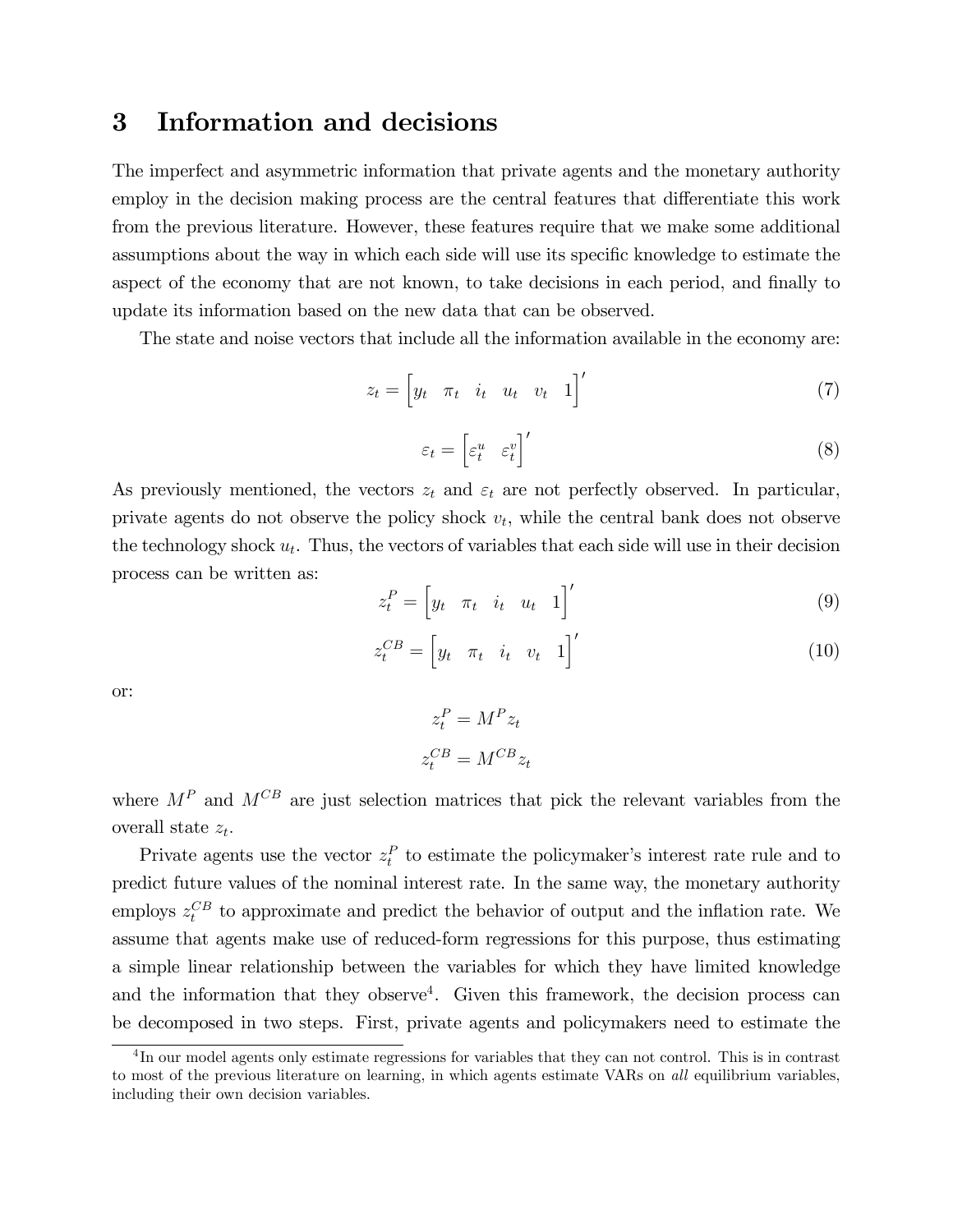parameters of the model using the available data. Second, they use their perceived model of the economy, together with the estimates of its parameters, to make their respective decisions. These steps are updated in each period according to the new information that is observed over time.

#### 3.1 Estimation and learning

Private agents do not know the interest rate rule that the central bank uses to set the value of the interest rate. However, they know that the nominal interest rate affects output and the inflation rate through equations  $(1)$  and  $(2)$ . For this reason, in order to be able to form their expectations on the future values of these variables, they need to make some conjecture about the relationship between  $i_t$  and the variables that they can observe.

Private agents behave like econometricians and estimate the simple linear relationship:

$$
i_t = \psi_t z_{t-1}^P + \omega_t^P
$$
  

$$
i_t = \psi_{0t} + \psi_{\pi t} \pi_{t-1} + \psi_{yt} y_{t-1} + \psi_{it} i_{t-1} + \psi_{ut} u_{t-1} + \omega_t^P
$$
 (11)

where the error term  $\omega_t^P$  just captures all the determinants of the nominal interest rate that are orthogonal to the information included in the state vector  $z_{t-1}^P$ .

The central bank has imperfect knowledge on the private side of the economy. However, the policy decision process requires the monetary authority to have some beliefs on the way in which the nominal interest rate affects the variables of interest. Akin to the assumptions we made for private agents, we assume that policymakers behave like econometricians and estimate simple reduced-form relationships between  $y_t$  and  $\pi_t$  and the state vector  $z_{t-1}^{CB}$  which includes the variables that they can observe:

$$
y_t = c_{yt}z_{t-1}^{CB} + \omega_{yt}^{CB}
$$
\n
$$
\tag{12}
$$

$$
\pi_t = c_{\pi t} z_{t-1}^{CB} + \omega_{\pi t}^{CB} \tag{13}
$$

As new data becomes available, private agents update their estimates of the vector of coefficients  $\psi$ , and the central bank updates its estimates of  $c_{yt}$  and  $c_{\pi t}$ . We assume that all agents in the economy use a standard recursive least squares algorithm (see, for instance, Evans and Honkapohja, 2001). We focus on the case of decreasing gains, in which the values of  $\psi$ ,  $c_{yt}$  and  $c_{\pi t}$  converge to OLS estimates for appropriate gain sequences. Further details about the learning approach that we adopt in this work are provided in the Appendix; the study of additional learning approaches in one of the directions of our future research.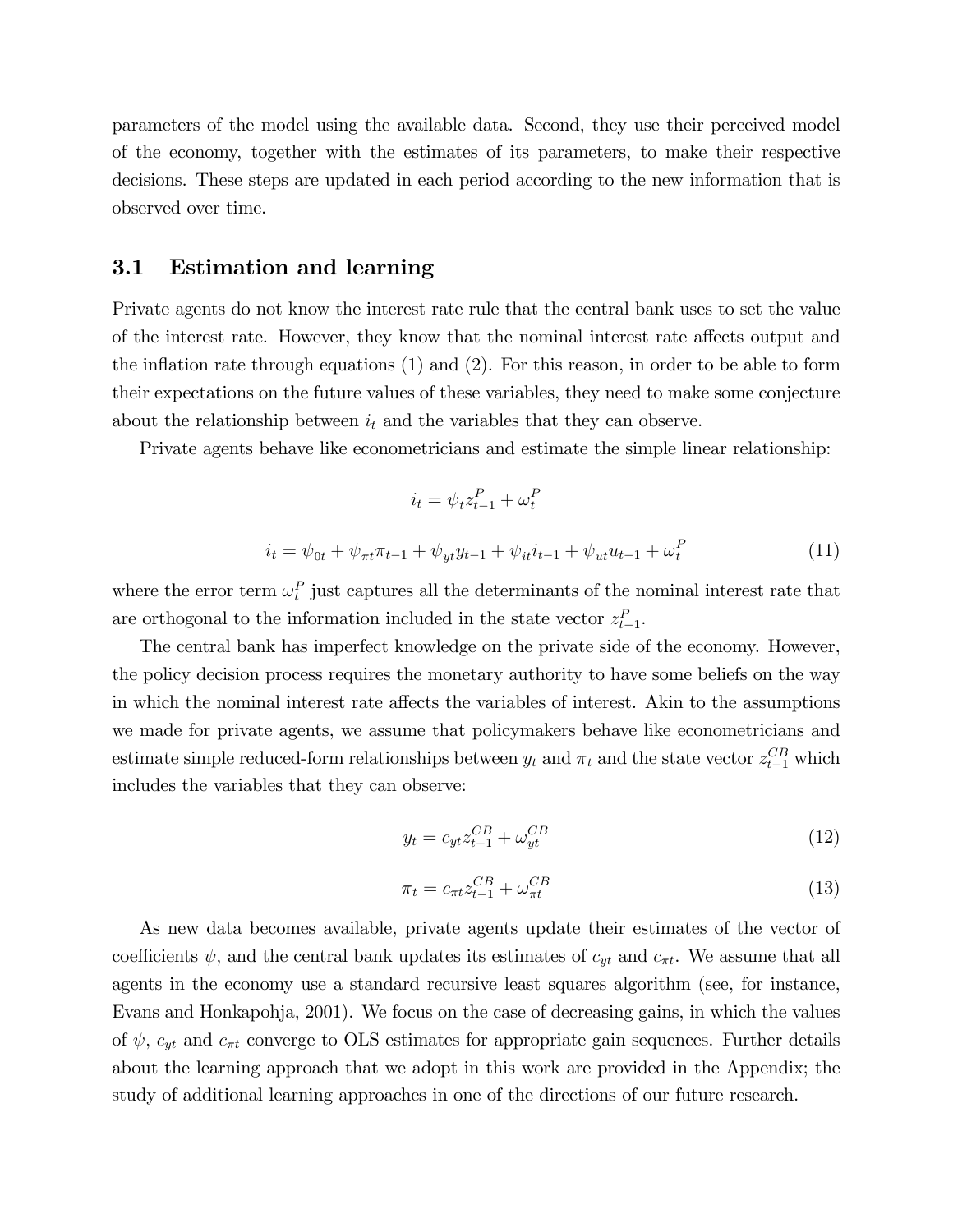We augment our learning algorithm with a projection facility, which ensures that parameter estimates remain within a predetermined region of values which we regard as suitable.<sup>5</sup> To be specific, we allow agents to make use of three types of projection facilities. The first type refers to the coefficients on the inflation rate and output in the perceived and actual policy rules, which are restricted to assume only positive values. The second type of facilities allow private agents to disregard estimates of the policy rule coefficients for which the solution of the expectational difference equation that they need to solve in their decision process does not exist or is not unique.<sup>6</sup> Finally, the third projection facility allows policymakers to rule out estimates of (12) and (13) that would cause the perceived law of motion of the variables of interest to be nonstabilizable. The actual projection facility we use os that if an estimate violates one of the restrictions we impose, the agents construct an estimate by averaging over the estimates from the previous two years (8 periods) and use this as their beliefs. A more formal description of the impact of projection facilities on the learning algorithm adopted in this paper is provided in the Appendix.

Projection facilities might rule out some potentially interesting dynamics of the variables of interest. However, in the environment under analysis, which is characterized both by asymmetric imperfect information and two-sided learning, it is important to endow agents with reasonable priors on the behavior of the other agents in the economy because agents' decisions are based on beliefs, which are in turn affected by the other side's decisions. It follows that it is very well possible that unreasonable beliefs over the estimated coefficients keep reinforcing each other instead of being redirected towards more sensible values. In any case, the simulation section of the paper will provide further discussion about the role of projection facilities in our simulations.

Notice that because we allow for the presence of trend inflation in (2), the true long-run level of inflation in this model is not known, and it is not constant. However, private agents can estimate trend ináation in each period as function of the estimated policy rule and the steady state level of the real interest rate. It follows that this framework has all the features

<sup>&</sup>lt;sup>5</sup>For a more thorough discussion about the use of projection facilities in a number of learning algorithms, see Carceles-Poveda and Giannitsarou (2007).

 $6$ While it seems reasonable to assume that agents would rule out parameter estimates for which a stable pattern of the variables in  $z_t^P$  does not exist, the case in which the solution is indeterminate is a little bit more complex. The analysis of learning in environments in which multiple equilibria can potentially arise requires not only to take a stand on the way in which one of the alternative solutions should be selected, but also to model the way in which agents should account for the indeterminacy of the equilibrium when updating their beliefs. The learning patterns emerging in this environment could potentially be very complicated. For these reasons, we decided to start with a simpler scenario, in which private agents behave conservatively and disregard parameter estimates that would lead to indeterminate equilibria. Nonetheless, we do believe that the study of two-sided learning in the case of indeterminate equilibria is very interesting, and we aim to extend our research in this direction in the future.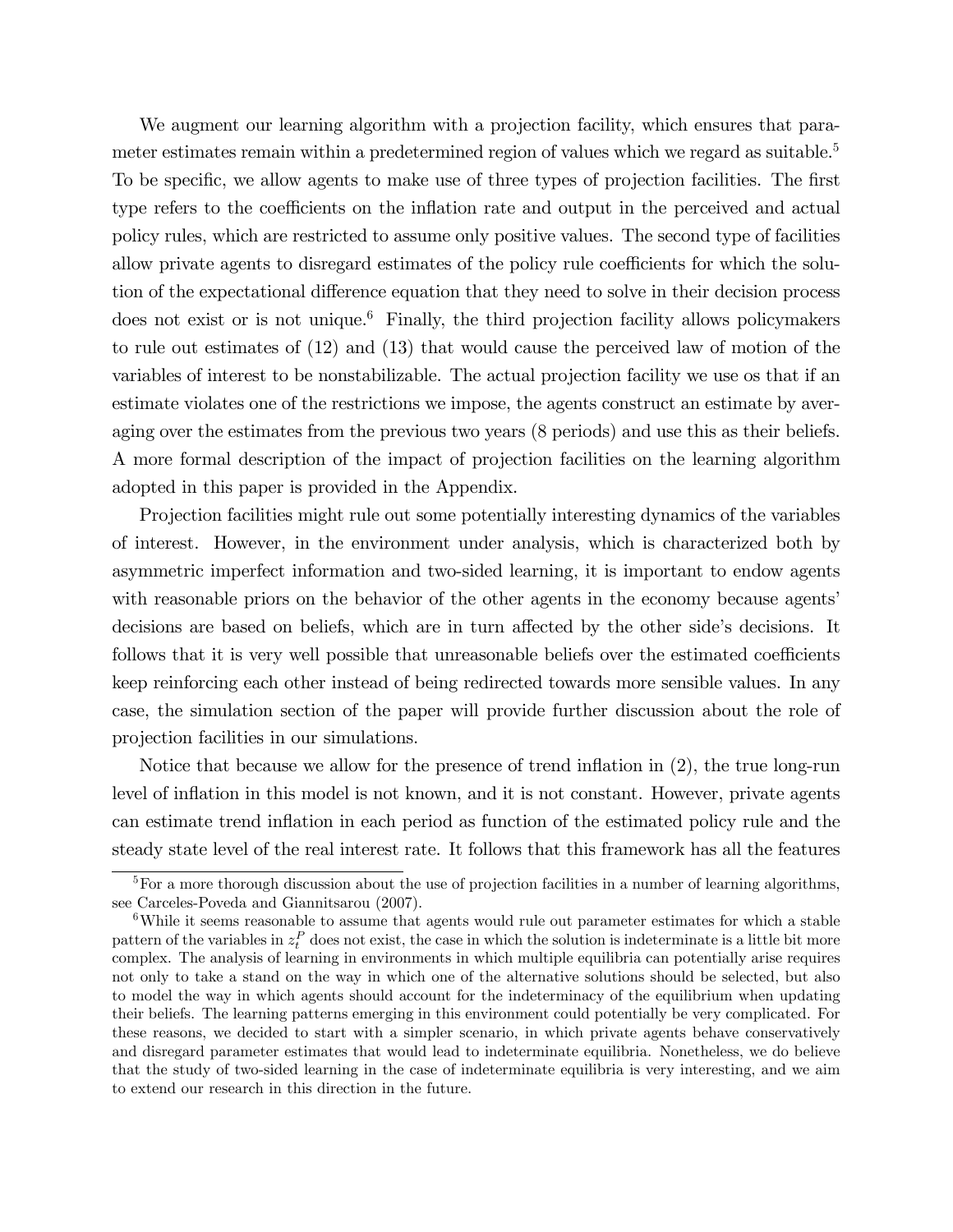to allow us to investigate the impact of the uncertainty in the long-run level of ináation on current decisions, which is a direction we are currently pursuing in parallel work.

Before moving to the description of the decision process, we would like to address one issue related to the structure of the information set and learning approach that we assume in this paper. One possible objection to the framework that we adopt would be that the central bank should know the learning problem of the agents just by introspection, given that the central bank decision makers are private agents after all. However, the model could be rewritten under the assumption that each private agent does not know a priori that all the other agents use the same forecasting scheme. Rather, each household (or firm)  $i$  could be endowed with a conditional expectations operator indexed by  $i, E_t^i$ . If we assume that all those expectation operators are indeed equal, we can integrate and over  $i$  and since work with a linear model we would still get the standard aggregate equilibrium conditions.

#### 3.2 Policy decisions and expectations formation

The actual law of motion of the variables in the model depends on the decisions of private agents and policymakers. More specifically, private agents use their knowledge of the private side of the economy and their beliefs about the interest rate rule to form expectations, which in turn affect the behavior of  $y_t$  and  $\pi_t$  through (1) and (2). On the other hand, the central bank uses its beliefs on the processes for  $y_t$  and  $\pi_t$  to set the value of the policy instrument  $x_t$ .

With respect to the private sector, we assume that decisions follow the same timing as in Cogley et al. (2011). Private agents estimate the parameters of the policy rule (11) using information up to and including time  $t - 1$ . Then, they observe current period shocks and the value of the policy instrument, and use them, together with the previously available information, when making decisions on actions. This approach means that agents enter time t with predetermined parameter estimates, but then use the current period shock realizations to form expectations.

The central bank, on the other hand, has the power to decide the value of  $x_t$  in (5). The policy rule for  $x_t$  is chosen by minimizing the expected discounted quadratic loss function:

$$
E_{t-1}^{CB} \sum_{j=0}^{\infty} \beta^j [(\pi_{t+j})^2 + \lambda_y (y_{t+j})^2 + \lambda_i (i_{t+j} - i_{t+j-1})^2]
$$
 (14)

given (12) and (13), and the estimated values of  $c_{yt}$  and  $c_{\pi t}$ . The parameters  $\lambda_y$  and  $\lambda_i$ represent the weight attached to the output variable relative to inflation, and the relative cost of changing the nominal interest rate. The subscript in  $E_{t-1}^{CB}$  means that expectations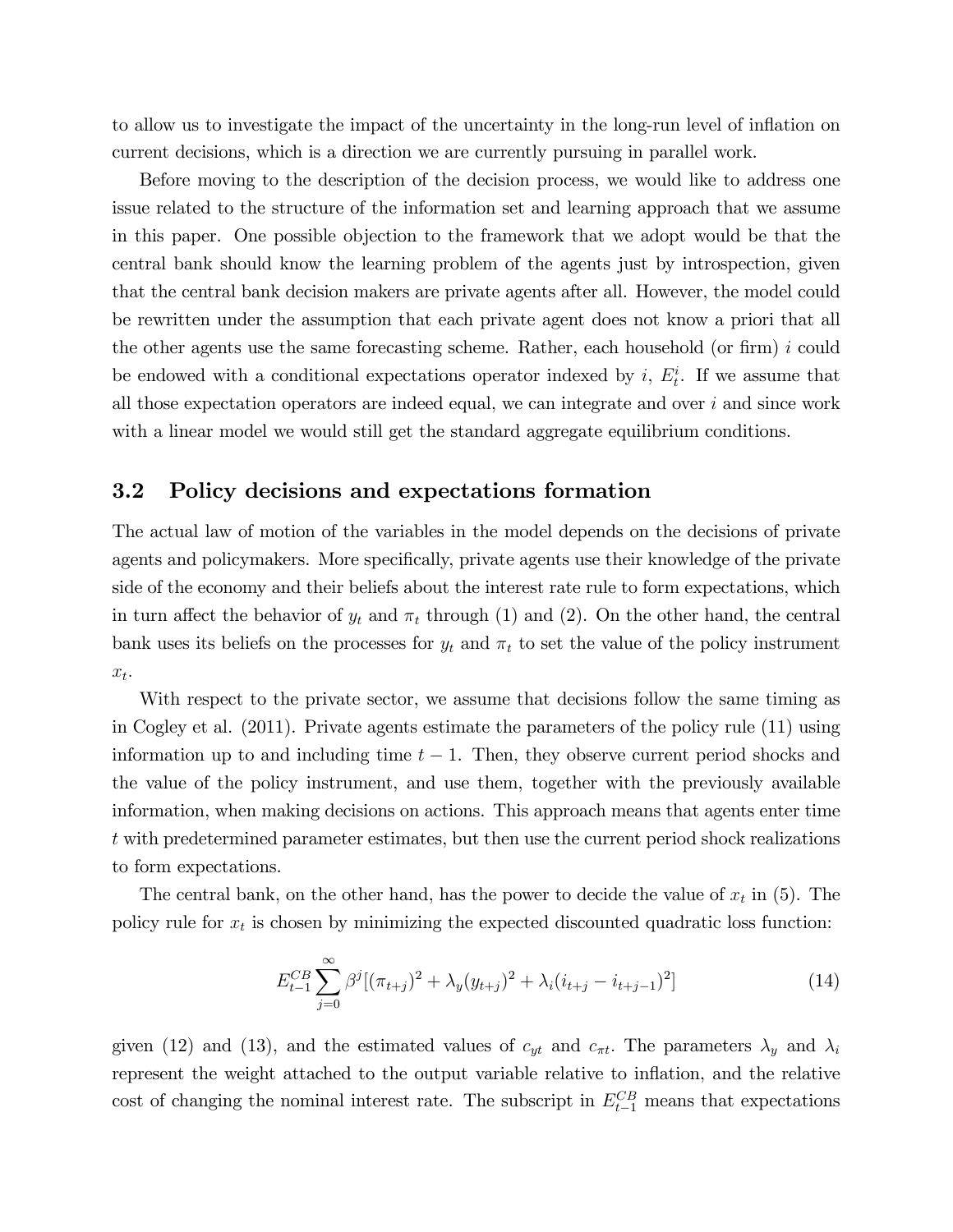are taken with respect to the information set available to the central bank. We do not allow the central bank to react contemporaneously to the monetary policy shock since the central bank could otherwise just undo any effect of the monetary policy shock.

In their decisions, private agents and policymakers are assumed to behave as anticipated utility decision makers (Kreps, 1998), which means that they will treat parameter estimates as true values, thus disregarding parameter uncertainty and the effects of learning. This assumption is common in the literature on learning in macroeconomics (see, for instance, Evans and Honkapohja, 2001).

### 4 Model solution

Policymakers and private agents base their decisions on their respective perceived law of motion (PLM) for the variables of interest. However, their decisions will affect the true model of the economy, i.e. the actual law of motion (ALM) of these variables. This section provides more details about the agents' PLMs, their decision process, and the resulting ALM.

#### 4.1 PLM for the central bank

The central bank's PLM for output and inflation is defined by equations  $(12)$  and  $(13)$ , and can be rewritten in state space form using the vector  $z_t^{CB}$  as:

$$
A^{CB} z_t^{CB} = B^{CB} x_t + C_t^{CB} z_{t-1}^{CB} + D^{CB} \varepsilon_t^{CB}
$$
 (15)

The time subscripts in the matrices of parameters emphasize the fact that the estimates of  $c_{yt}$  and  $c_{\pi t}$  in (12) and (13) are updated over time even if, as previously mentioned, the assumption of anticipated utility implies that policymakers will not take these updates into account in their decision process. The problem of the central bank is then to find the sequence  ${x_t}$  that minimizes (14) subject to (15) under the assumption of constant parameter values. It is well known that, under standard conditions, the solution to this problem is linear in the state  $z_{t-1}^{CB}$ , i.e.:

$$
x_t = -F_t z_{t-1}^{CB}
$$
  
=  $f_{0t} + f_{\pi t} \pi_{t-1} + f_{yt} y_{t-1} + f_{it} i_{t-1} + f_{vt} v_{t-1}$ 

so that the expression for the nominal interest rate becomes:

$$
i_t = f_{0t} + f_{\pi t} \pi_{t-1} + f_{yt} y_{t-1} + f_{it} i_{t-1} + f_{vt} v_{t-1} + v_t \tag{16}
$$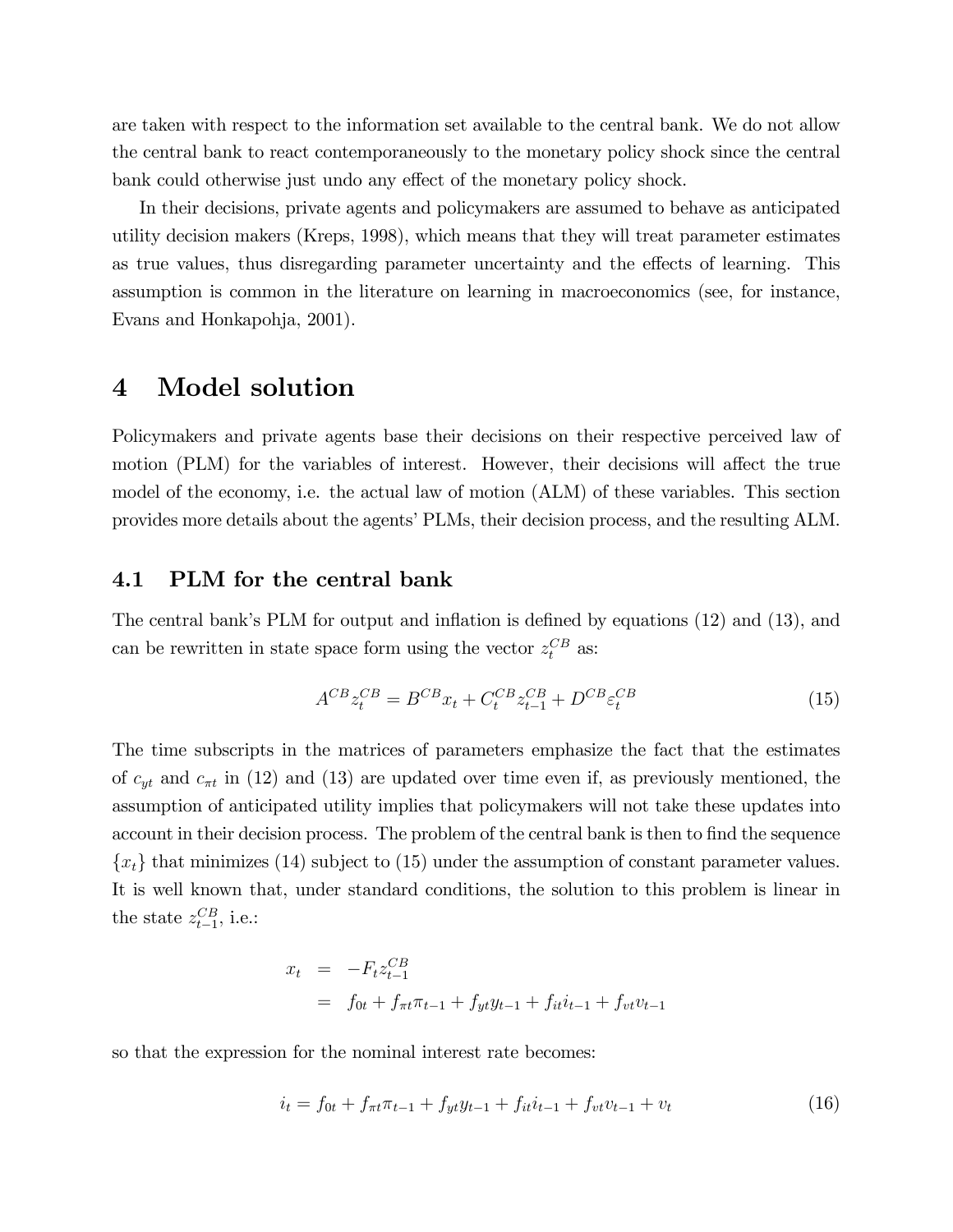If the matrices of parameters in (15) were constant over time, standard results in the optimal control literature would deliver a time-invariant optimal policy vector F. However, because in our setup the optimization problem is repeated in every period given updated values of  $c_{yt}$  and  $c_{\pi t}$  in (12) and (13), the optimal policy vector will actually depend on the current period estimates of these parameters.

Given estimates of the parameters for time  $t$  and the chosen policy rule, the PLM for the central bank can be rewritten as:

$$
A^{CB}z_t^{CB} = (C_t^{CB} - B^{CB}F_t) z_{t-1}^{CB} + D^{CB}\varepsilon_t^{CB}
$$

or

$$
z_t^{CB} = \Phi_{1,t} z_{t-1}^{CB} + \Phi_2 \varepsilon_t^{CB}
$$
\n
$$
\tag{17}
$$

where  $\Phi_{1,t} = (A^{CB})^{-1} (C_t^{CB} - B^{CB} F_t)$  and  $\Phi_2 = (A^{CB})^{-1} D^{CB}$ .

The central bank implements the policy rule defined by  $(16)$ , so that the chosen value of the vector of coefficients  $F_t$  will in fact have an impact on the ALM of the nominal interest rate and, through it, on the ALM of output and inflation.

#### 4.2 PLM for private agents

The PLM for private agents can be obtained from equations  $(1) - (4)$  and the perceived interest rate rule expressed by (11). In matrix form, this PLM can be written as:

$$
A^{P} z_{t}^{P} = B^{P} E_{t}^{p} \left( z_{t+1}^{P} \right) + C_{t}^{P} z_{t-1}^{P} + D^{P} \varepsilon_{t}^{P}
$$
\n
$$
\tag{18}
$$

where the time subscript in the matrix  $C_t^P$  emphasizes the fact that the estimated coefficients of the perceived policy rule are updated over time. The matrices of coefficients  $A^P$ ,  $B^P$ ,  $C_t^P$ and  $D^P$  are specified in the Appendix.

Private agents use (18) as the basis to solve the expectation term  $E_t^p$  $\int_t^p \left(z_{t+1}^P\right)$  . As previously mentioned, we use the same approach as in Cogley et al. (2011). In more detail, in every period private agents estimate the coefficients of the perceived policy rule, and then solve the vector-valued expectational difference equation that features the equilibrium conditions including the estimated policy rule. This approach has the important consequence that agents do take into account cross-equations restrictions when forming forecasts. In addition, because of our assumptions, the PLM is just the reduced form VAR associated with (18), with reduced form coefficients that are time-varying because they depend on the estimate of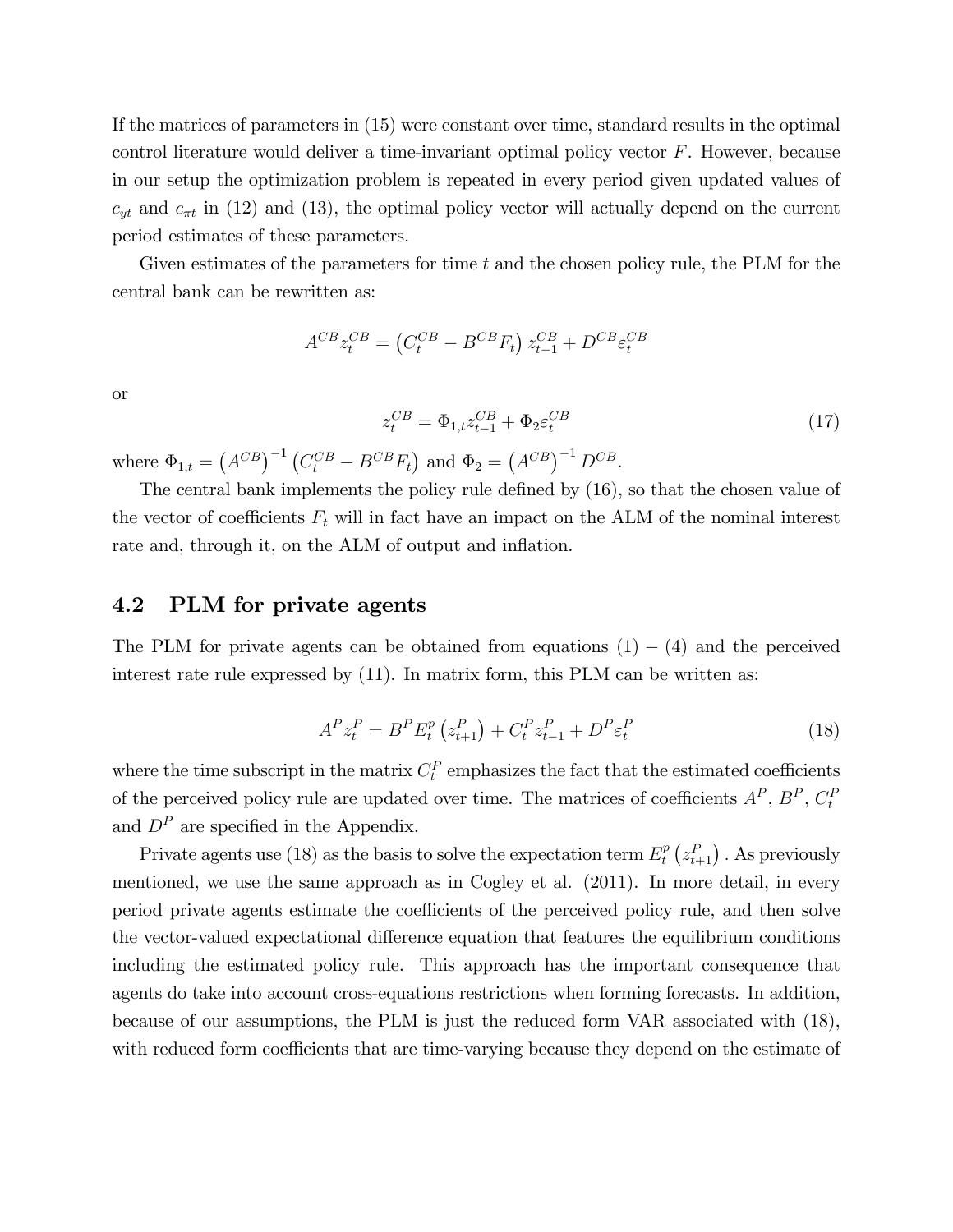the policy rule coefficients. For this reason, we can guess a solution of the form:

$$
z_t^P = \Gamma_{1,t} z_{t-1}^P + \Gamma_{2,t} \varepsilon_t^P
$$

which we can plug in for the expectation to get:

$$
(A^{P} - B^{P}\Gamma_{1,t})z_{t}^{P} = C_{t}^{P}z_{t-1}^{P} + D^{P}\varepsilon_{t}^{P}
$$

This gives the following equation for the reduced form matrices:

$$
\Gamma_{1,t} = (A^P - B^P \Gamma_{1,t})^{-1} C_t^P
$$
  

$$
\Gamma_{2,t} = (A^P - B^P \Gamma_{1,t})^{-1} D^P
$$

We use Sims'(2001) Gensys program to find the values of  $\Gamma_{1,t}$  and  $\Gamma_{2,t}$ . When  $z_t^P$  is determinate, this program delivers the unique nonexplosive solution for these matrices of parameters. When  $z_t^P$  is indeterminate, the program delivers one of the many possible nonexplosive solutions. As previously mentioned, we will endow private agents with a projection facility allowing them to rule out coefficient estimates for which a stable solution does not exist. In addition, we allow private agents to employ an additional projection facility according to which they will disregard estimates of the parameters in  $A^P$ ,  $B^P$ ,  $C_t^P$  and D that would lead to an indeterminate outcome for  $z_t^P$ . This facility has the consequence of preventing the Gensys program from randomly selecting a solution that private agents should implement.

#### 4.3 ALM

The ALM for the variables in the model involves equations  $(1)-(4)$ , which describe the true behavior of the private sector, together with the true interest rate rule expressed by (16). In matrix form, this ALM can be written as:

$$
Az_t = BE_t^p(z_{t+1}^P) + C_t z_{t-1} + D\varepsilon_t
$$

The matrices  $A, B, C$  and  $D$  are defined in the Appendix. Notice that the matrix  $C_t$  is timevariant because it includes the true policy coefficients, which the central bank will update in each period.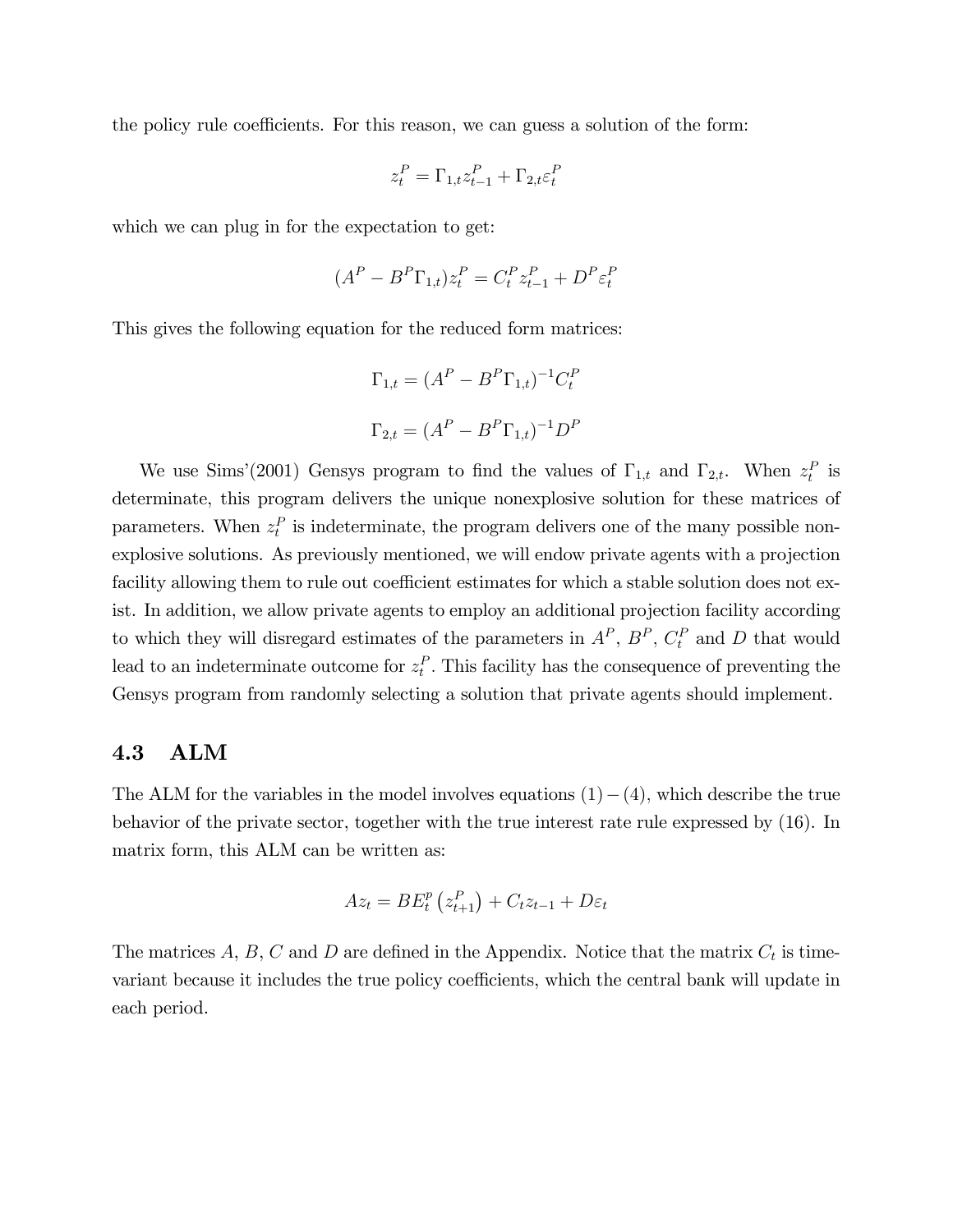From the PLM for the private sector, we know that:

$$
E_t^p(z_{t+1}^P) = \Gamma_{1,t} z_{t-1}^P
$$
  
=  $\Gamma_{1,t} M^P z_t$ 

which implies:

$$
Az_t = B\Gamma_{1,t}M^P z_t + C_t z_{t-1} + D\varepsilon_t \tag{19}
$$

It follows that the ALM of the model can be written as:

$$
z_t = \Psi_{1,t} z_{t-1} + \Psi_{2,t} \varepsilon_t
$$

where:

$$
\Psi_{1,t} = (A - B\Gamma_{1,t}M^P)^{-1}C_t
$$
  

$$
\Psi_{2,t} = (A - B\Gamma_{1,t}M^P)^{-1}D
$$

These last two expressions, which define the matrices of coefficients in the ALM of the economy, do not include the matrix  $\Gamma_{2,t}$ . Hence the inclusion of a perceived policy shock in the PLM of agents is actually unnecessary.

## 5 Simulation Exercises

The model that we have described in the previous section involves complex interactions of beliefs and actions between private agents and policymakers that can not be solved in closed form. In particular, while the learning procedure that agents use to update their beliefs has a recursive structure, policymakers' optimization approach and private agents' expectation formation process are highly nonlinear functions of their estimated parameters . For this reason, the equilibrium pattern implied by the learning and decision sequence assumed in this paper cannot be characterized analytically. The main goal of this section is thus to o§er some insights about the role of asymmetric information and two-sided learning in the context of the New Keynesian framework described in the previous section by performing a Monte Carlo simulation.

We focus on the short run (i.e. non-asymptotic) behavior of the endogenous variables of the model, and we investigate the patterns, magnitude and length of the departures of these variables from their values in a rational expectation equilibrium. We define the REE as the one emerging from an environment in which policymakers set a fixed policy rule for the instrument  $x_t$  in (5) and maintain this policy for the entire simulation period, while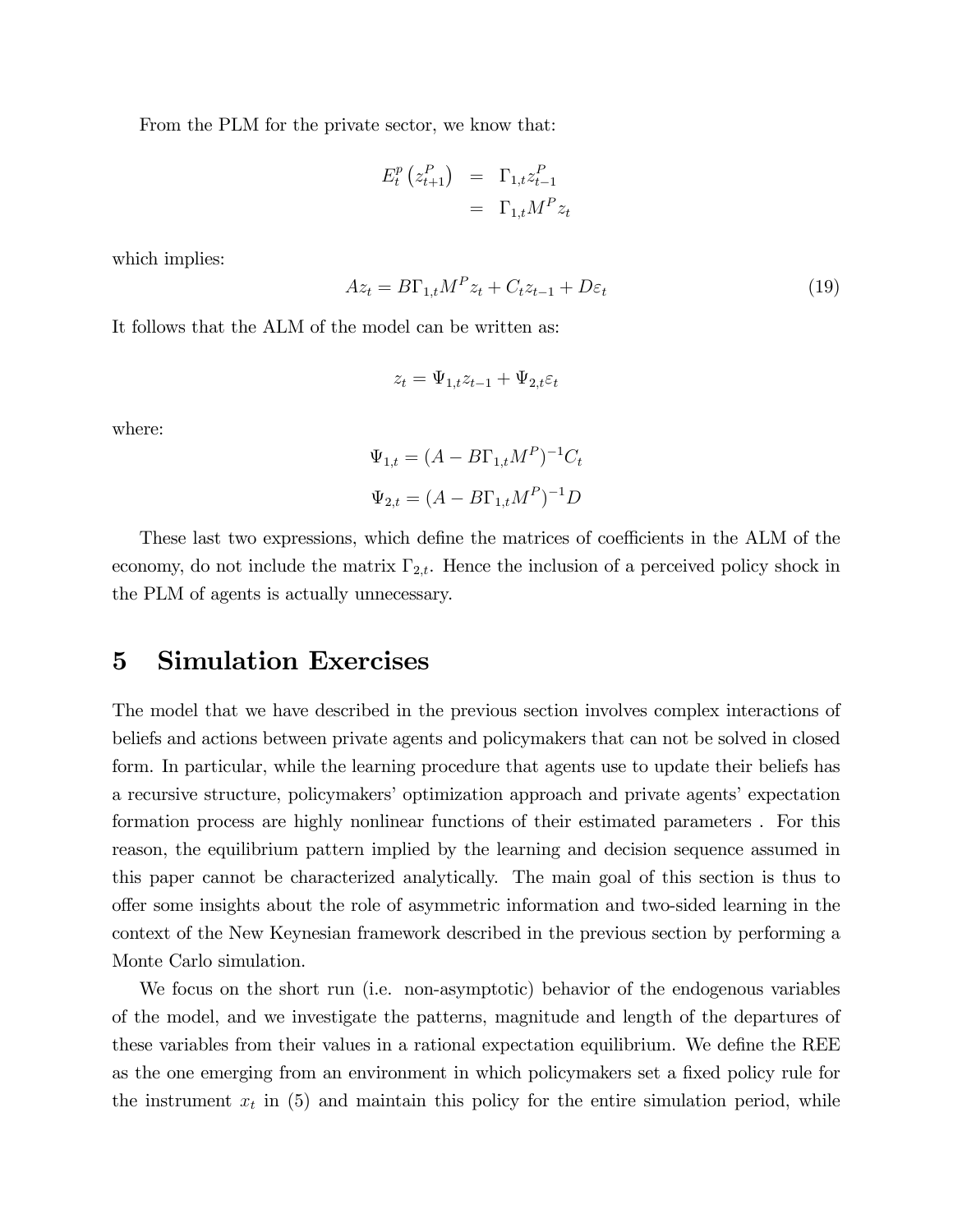private agents still learn and compute expectations based on the procedure described in the previous section. The Öxed policy rule that we use in this case is a standard Taylor-type rule in the form:  $x_t = 0.5\overline{r} + 0.5y_{t-1} + 1.5\pi_{t-1} + 0.5i_{t-1}$ . While this specific policy rule is chosen arbitrarily, the lessons that we will draw from comparing the model under learning and the rational expectations version would emerge under virtually any monetary policy rule <sup>7</sup> .

In addition to the benchmark scenario incorporating learning and optimal decisions as described in the previous section, we also perform one additional exercise. We allow the central bank to communicate its perceived steady state value of ináation to private agents. More specifically, we assume that at the end of period t, the central bank announces  $\overline{\pi}_t$ , their time  $t$  estimate of the long run value of inflation, which can be calculated using the policy rule computed in period t. Private agents trust this announcement, and, because of anticipated utility, they treat this announced level of the steady state inflation rate as fixed, and use it in their regressions. In more detail, they estimate the policy rule with the time t left hand side variable being  $i_t - \overline{i}_t$  and the right hand side variables being deviations from the implied steady state.  $\bar{i}_t$  is the sum of the announced steady state inflation rate and  $\bar{r}$ . When making their decisions next period, the private agents also use their knowledge of  $\overline{\pi}_t$ . Note that the central bank will update its estimate to  $\bar{\pi}_{t+1}$  that period. We believe that this setup is interesting because it allows us to study the impact that a reduction in the asymmetry of the information available to agents has on the process of learning. However, notice that, because the central bank has imperfect information about the economy, it is not necessarily the case that the communication of  $\overline{\pi}_t$  will improve economic outcomes. On the contrary, policymakers' incorrect beliefs over the long run value of the inflation rate can potentially have a destabilizing effect on private agents' learning and decision process.

In all the simulations, we set the parameters of the true model of the economy and those in policymakers' loss function as:  $\sigma = 1$ ;  $\kappa = 0.2$ ;  $\beta^P = \beta^{CB} = 0.99$ ;  $\bar{r} = 1/\beta^P - 1$ ;  $\lambda_y = 1/16$  and  $\lambda_i = 0.5$ . For the real shock  $u_t$  and the policy shocks  $v_t$ , we assume normal distributions with parameters:  $\sigma_{\varepsilon^u}^2 = 0.008^2$ ;  $\sigma_{\varepsilon^v}^2 = 0.008^2$ ;  $\sigma_{\varepsilon^v}^2 = 0.008^2$ ;  $\rho_u = 0$ ;  $\rho_v = 0.8$ In order to initialize the learning and decisions procedure, we need to set an initial value for agents' beliefs. We do this by using population regressions and population moments from the

<sup>&</sup>lt;sup>7</sup>Ideally, we would like to compare our learning model to its asymmetric information rational expectations counterpart (instead of a rational expectations model with an arbitrary policy rule), but as we will see below our simulations donít allow us to identify this asymmetric information rational expectations counterpart and in our setup the differential equation approach of Marcet and Sargent (1989) does not give us any advantage over running simulations since would have to solve the ODEs numerically as well, which would be cumbersome because of the non-linear mapping from parameter estimates to reduced form dynamics.

<sup>&</sup>lt;sup>8</sup>We are not advocating that uncorrelated exogenous shocks are necessarily the best option when one wants to fit data, but since we are interested in the relative volatility and persistence of variables in our model (relative to rational expectations) we make that simplifying assumption. Our results are robust to (and even become somewhat stronger when) assuming autocorrelated shocks.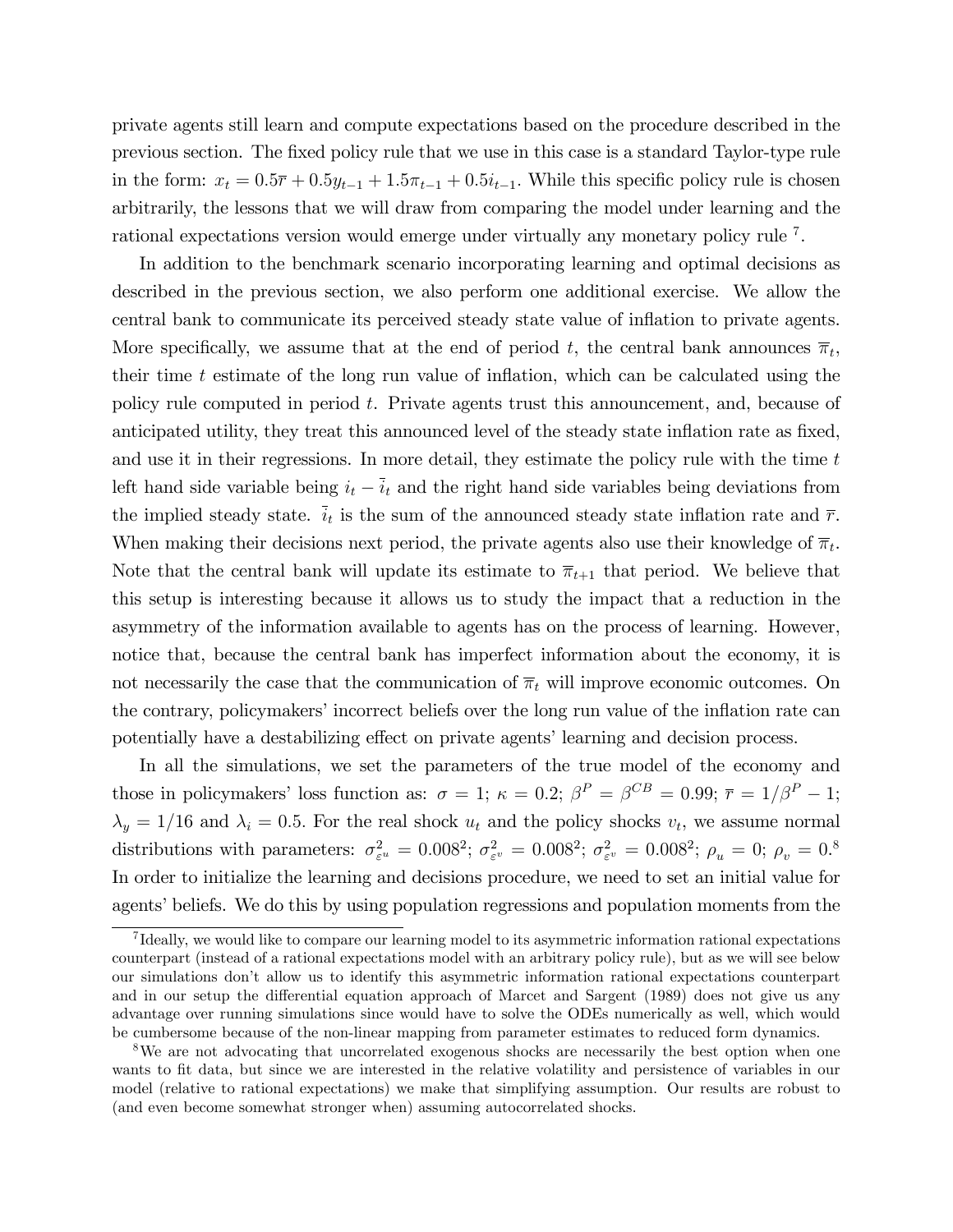rational expectation solution of the model obtained using the same fixed policy rule adopted in the rational expectations scenario. While the initial transition path in the simulations is affected by this choice, our conclusions are not.<sup>9</sup>

We report the results for the case of a recursive learning algorithm with decreasing gains, as described in the Appendix.<sup>10</sup> The value of  $t_0$  was set equal to 12. In all the exercises, we set the period length to  $T = 1000$ , and we performed  $N = 1000$  simulations. We study the impact of asymmetric information and two-sided learning in the New Keynesian model under analysis by looking at the distributions of the patterns of the variables of interest and of the policy parameters obtained from the different simulations. We show the median, and 15th and 85th percentile bands of these distributions, and we report their relevant statistics<sup>11</sup>.

Figures  $1-3$  and tables  $1-2$  provide clear evidence about the fact that the impact of two-sided learning in this environment is significant. Compared to their distribution in the rational expectations case, all the variables exhibit patterns that are much more volatile when asymmetric information and two-sided learning are included. This increase in volatility happens for all the variables, and in all the exercises that we performed. Moreover, the magnitude of this increase in volatility is very large. Table 1 shows that the median standard deviation of the output variable is more than twice its value in the rational expectations case, and the median standard deviation of the annualized inflation rate is more than 6 times its value in the rational expectations case in both exercises. This table also highlights the fact that reducing asymmetric information through central bank communications does not decrease the volatility originated by two-sided learning. On the contrary, the median standard deviations of log output and of the annualized nominal interest rate are even higher under this assumption than in the benchmark case.

In figure 5, we report the distribution of the autocorrelations of the variables of interest in the 3 alternative scenarios under analysis. This figure shows that, relative to the rational expectations case, two-sided learning can potentially increases the persistence of the variables in the model at all orders, in some cases in a substantial way. This result holds in all the exercises that we performed and is more pronounced in the case in which we allow the central bank to communicate its perceived long run value of the inflation rate. Tables  $3-5$  report the correlations between variables for the different cases. The correlations between the output gap and ináation and between the output gap and the nominal interest rate do not seem

 $9$ Carceles-Poveda and Giannitsarou (2007) provide a discussion of different methods that can be employed to initialize agents' beliefs in frameworks characterized by adaptive learning.

<sup>&</sup>lt;sup>10</sup>We also experimented with constant gains,  $g = 0.015$ , and we found much larger volatility of the variables of interest in this case. As previously mentioned, the analysis of the learning patterns under alternative algorithms is one of the extensions that we intend to pursue.

 $11$  If we reported means instead of medians the difference vis-a-vis rational expectations would be more striking, but would be partly driven by a relatively small fraction of outliers.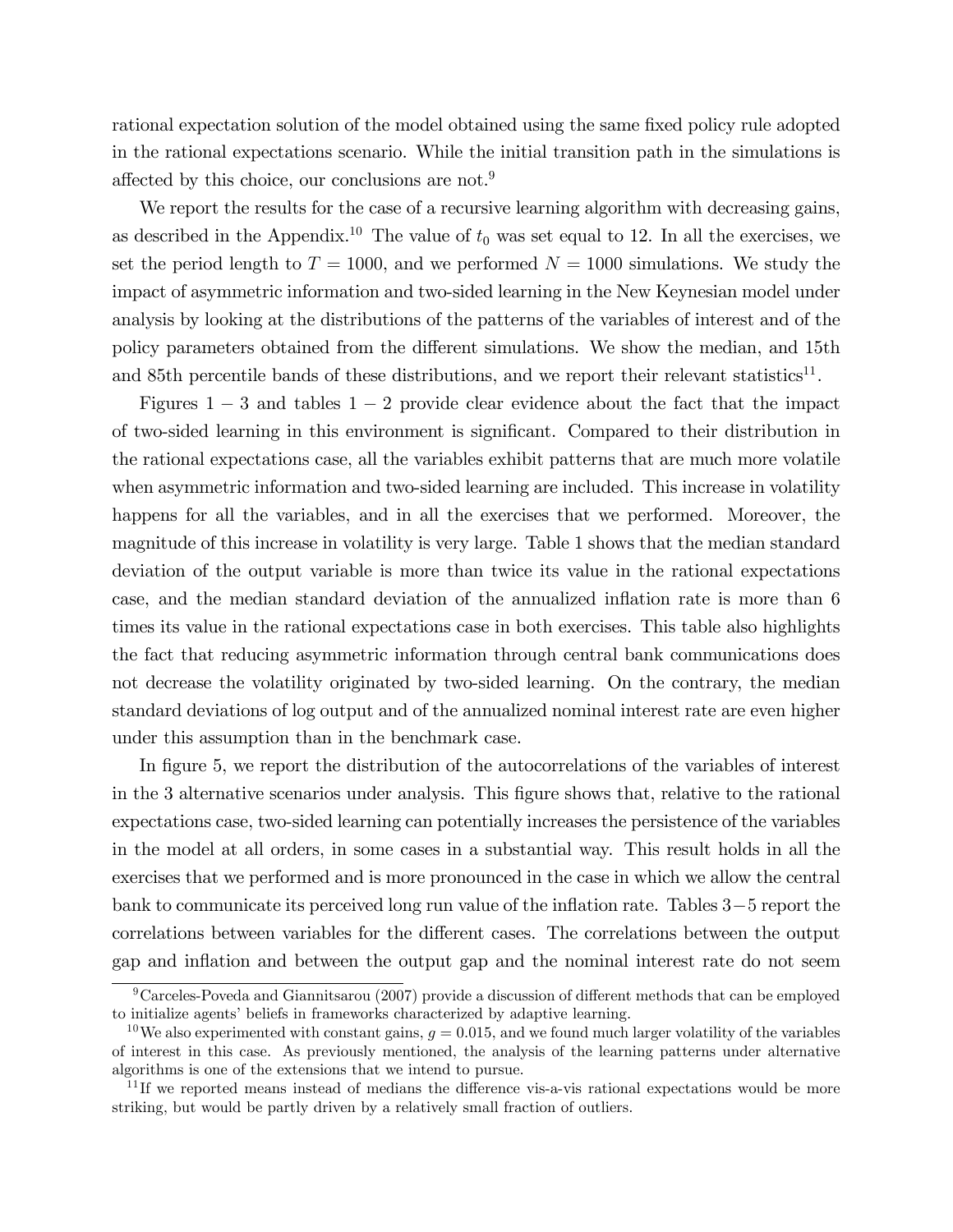to be much affected by the introduction of two-sided learning. The only relationship that changes in a relevant way is the one between the inflation rate and the nominal interest rate, for the case of asymmetric information and learning without central bank communication. More specifically, the negative correlation between these two variables becomes much smaller in this scenario. This result is interesting, because it suggests that in this case the perceived ability of the central bank to affect the inflation rate through the policy instrument would be reduced. In all, we can conclude that two-sided learning has the potential to affect the persistence of the variables in the models, and also some important contemporaneous relationships between them.

In terms of policy parameters, we report the distribution of the actual and estimated coefficient attached to the lagged inflation rate (figure  $4$ ).<sup>12</sup> When asymmetric information and learning are introduced in the model, convergence of these two sets of parameters to fixed values is not guaranteed. Since the private agents use different variables in their perceived policy rule than those that enter the actual monetary policy rule, the coefficients on lagged ináation (or other variables that appear in both the perceived and actual policy rules) in the perceived and actual policy rules do not have to converge to the same values. It is worth emphasizing that the distribution of policy rule coefficients is non-degenerate even after 1000 periods. This hints at the possibility of non-convergence to an asymmetric rational expectations equilibrium or the existence of multiple self-confirming-equilibria in our model  $^{13}$ . We will discuss below why the convergence theorems of Marcet and Sargent (1989) do not apply in our setup (and thus why non-convergence might be an issue).

In addition, we find that the projection facility that requires the optimal policy parameters to assume reasonable values (in this case, a value greater than zero), is invoked in a non-negligible number of the simulations, especially in the first periods of the learning and decision process. It is interesting that communication of the estimated long run value of the inflation rates does not seem to help private agents' learning of the actual policy coefficients and, consequently, does not seem to reduce the volatility of policymakers' beliefs and policy decisions. As previously mentioned, the fact that the perceived long run inflation rate is obtained using a misspecified model has the potential to destabilize, rather than stabilize, the learning and decision process, even if this communication actually reduces the asymmetry of information. This result is confirmed by figure 7, which reports the absolute difference

 $12$ For the other parameters in the policy rule, we find that they exhibit patterns that are similar to those reported in figure 4.

<sup>&</sup>lt;sup>13</sup>As mentioned before, unfortunately our set-up, in which private agents basically solve a rational expectations model given their beliefs every period, makes it infeasible for us to get any analytical results about the existence of multiple self-confirming equilibria using the standard ODE approach pioneered by Marcet and Sargent (1989).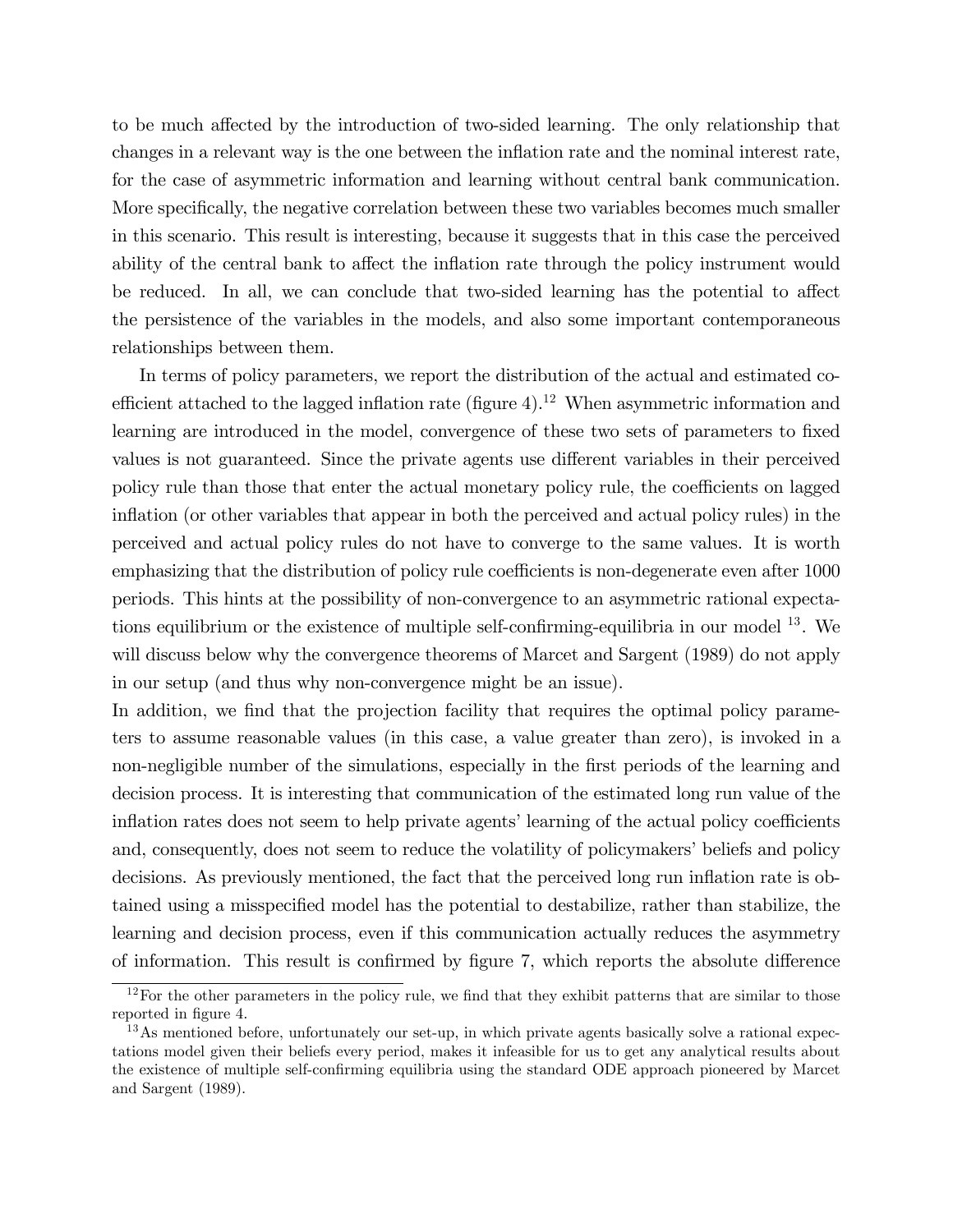in the one-step ahead inflation forecasts by the central bank and private agents in the last period of the simulations  $^{14}$ . This figure clearly shows that this difference can be much larger in the case in which policymakers communicate their beliefs on long run inflation relative to the baseline asymmetric information environment. The two panels of figure 7 also highlight the fact that two-sided learning has important consequences on the agents' ability to predict future values of the variables of interest, even for the very short run, i.e. for the one-period ahead forecast. Indeed, different knowledge and beliefs over the underlying true coefficients of the model and policy rule, will lead private agents and policymakers to disagree on the predicted patterns of the variables in the future, sometimes even in a substantial way.

Finally, we study the stability properties of the framework under analysis. Figure 6 reports the probability of bad outcomes, which we define as inflation rates higher than  $20\%$ , in the three alternative scenarios.<sup>15</sup> In the rational expectations model, in which policymakers set a Öxed policy rule and and private agents know that rule, this probability is zero. When asymmetric information and two-sided learning are introduced, the probability of inflation rates higher than  $20\%$  becomes positive, and it increases with the length of the sample period under consideration. If in addition the central bank is allowed to communicate its beliefs over the long run inflation rate, this probability becomes quite large. This result confirms our previous observation that "naive" communication of information that is based on incorrect beliefs about the true data generating process can have destabilizing effects on the economy, rather than facilitating learning and convergence of perceived and actual decisions. Figure 8 provides further support to this conclusion. The projection facilities that we implement ensure that private agents and policymakers will rule out parameter estimates which, according to their respective PLMs, would generate explosive patterns of the endogenous variables in the model. However, as previously discussed, this is not sufficient to guarantee the stability of the ALM, because in some circumstances decisions based on the individual PLMs could still lead to a situation in which one or more eigenvalues of  $\Psi_{1,t}$  are larger than one in absolute value. Figure 8 shows that the probability of such an event to materialize is nonzero but yet very small in the baseline scenario, while it becomes considerably higher when communication from the central bank to private agents is allowed. To get further insight into the reasons behind our results, it is instructive to compare our setup to Marcet and Sargent (1989). Marcet and Sargent (1989) require the ALM to be stable at all times to guarantee convergence to an asymmetric information rational expectations equilibrium. The existence of periods where the ALM is not stable in our simulations means

 $14$ We report forecast differences in annualized percentages up to the 80 percentile distribution to control for outliers, similarly to our previous graphs

<sup>&</sup>lt;sup>15</sup>This probability was computed as the fraction of times in which inflation was above the  $20\%$  value in the simulations that we performed.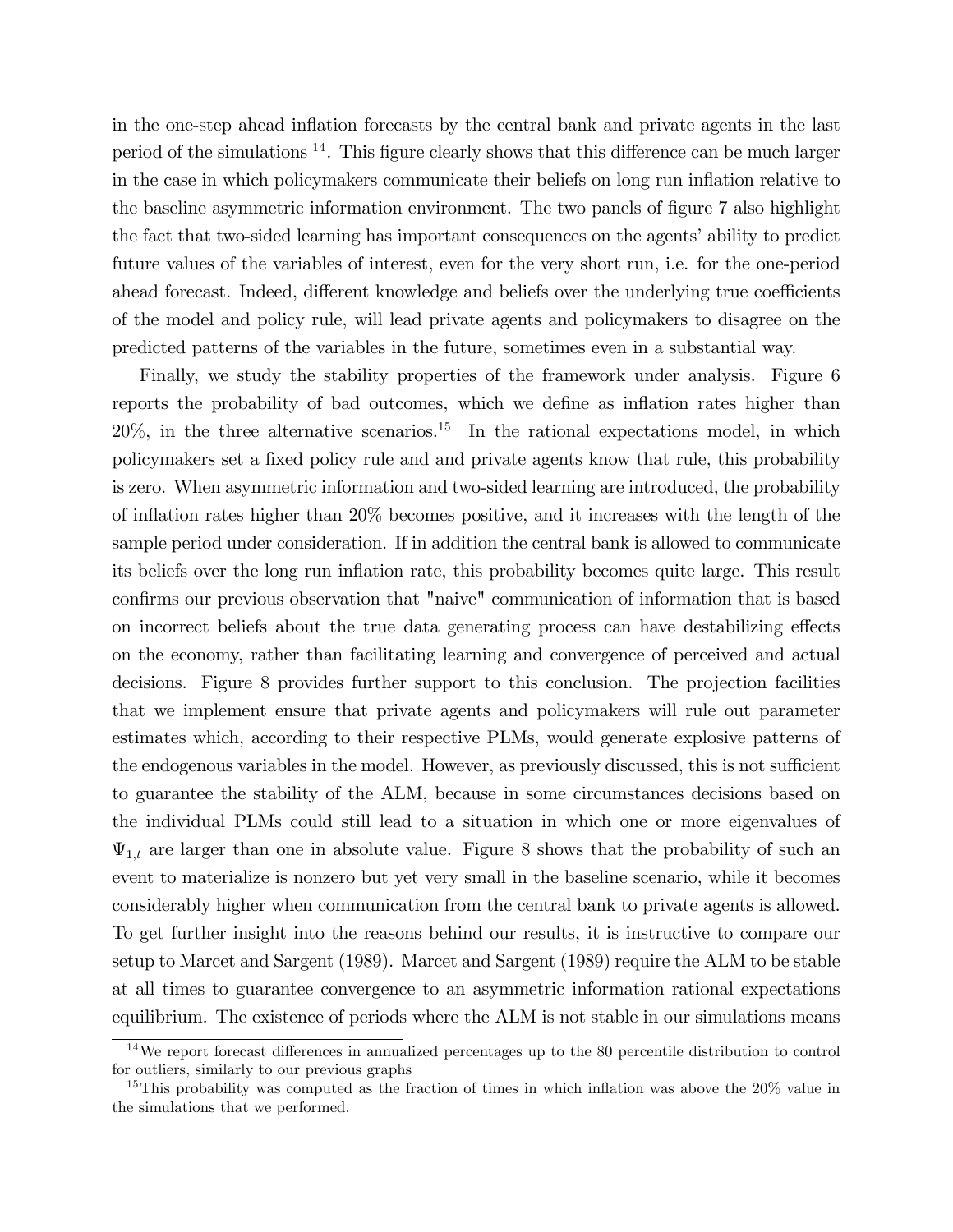that the convergence results in Marcet and Sargent(1989) are not applicable in our case, even though we endow agents with perceived laws of motion that are always stable. The result of unstable dynamics coupled with stable perceived dynamics is also present in models with one-sided learning, as discussed in Cogley, Matthes and Sbordone (2011).

Eusepi and Preston (2010) provide conditions under which the central bank's communication of a (time-invariant) inflation target does not lead to convergence to the rational expectations equilibrium. While their result has a similar flavor to the outcomes of our simulations, their result is obtained by either letting (at least) one of the exogenous processes in their model becoming arbitrarily close to a random walk or price stickiness vanishing and having persistent exogenous processes. We, on the other hand, have i.i.d. disturbances and a Öxed level of price stickiness (as encoded in the slope of the Phillips curve).<sup>16</sup>

Uur exercises suggest that the impact of asymmetric information and two-sided learning in the context of a New Keynesian model of the economy is significant. We find that the pattern of the variables of the model can change considerably in terms of volatility and autocorrelations, that bad outcomes are much more likely, and that large differences between policymakersíand private agentsí forecasts of the future values of the variables of interest can potentially arise. We also show that communication of information from the central bank does not necessarily improve private agents' learning of the true policy coefficients and, as a consequence, might not result in a more stable economic environment. On the contrary, in our simulations the scenario in which policymakers disclose their beliefs over the long run inflation rate is the one that exhibits the highest potential for extreme outcomes to emerge. This increase in volatility happens because, even if communication between the agents reduces the asymmetry of the information employed in the respective decision processes, it will still be based upon each side's perceptions and imperfect knowledge of the true model of the economy.

<sup>&</sup>lt;sup>16</sup>In the economic literature on information and signal extraction, a number of contributions originating from the seminal work of Morris and Shin (2002) have investigated the impact of transparency and public information on social welfare. In general, this research Önds that more transparency on the side of the central bank might be welfare increasing or decreasing depending on the precision of the public signal relative to the private signal, and on the weight that private agents attach to the departures of their individual actions from the aggregate. Our results on central bank communication are related to the conclusions of this literature; however, the focus of our paper is not on the analysis of the relationship between public information and social welfare, but rather on the study of the changes in the dynamics of a standard New Keynesian model implied by the introduction of asymmetric information and learning.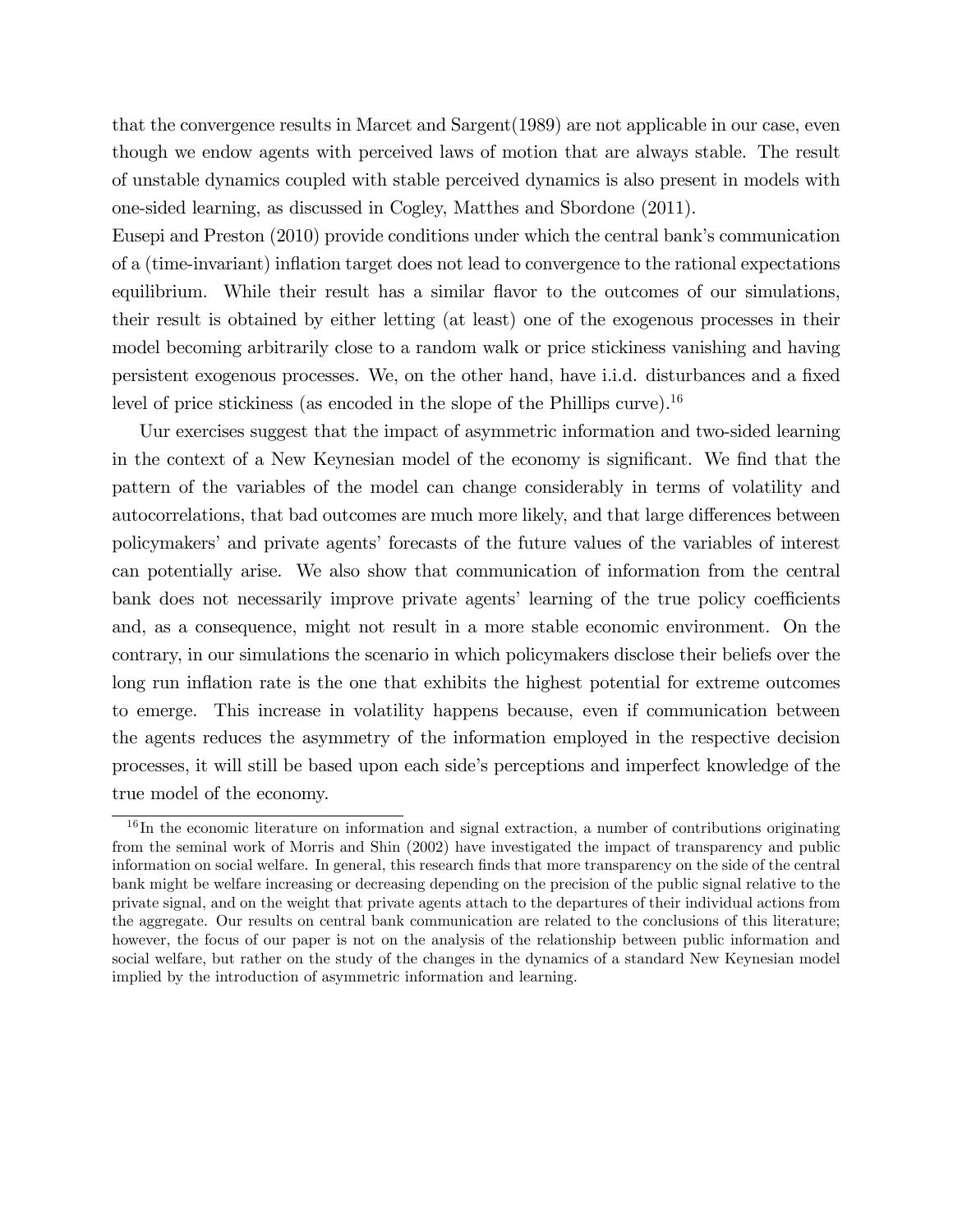## 6 Conclusions

This work represents a first attempt at investigating the role of asymmetric information and two-sided learning in a New Keynesian model of the economy. The assumption that both monetary authorities and private agents have imperfect knowledge of the true data generating process, and try to learn over time from the new information that becomes available, seems to reflect fairly well what we observe in the real world scenario. For this reason, we believe that the study of the way in which this learning process can potentially alter the dynamics of a New Keynesian framework, which is often used as the basis for policy analysis, is of primary importance. The results of our simulations support this idea by showing that two-sided learning can cause large departures of beliefs and decisions from their rational expectations values. We also emphasize a novel (at least to our knowledge) aspect of central communication in learning models: if the central bank has a misspecified model of the economy, central bank communication can lead to substantially more volatility, not only for an initial transition period, but for the entire time period considered. This part of our analysis complements Eusepi and Preston (2010), who conduct an analysis of central bank communication under private sector learning.

The analysis in this paper can be extended in a number of directions. First, the impact of alternative assumptions about agents' learning approach, for instance the use of different learning algorithms, could be investigated. Second, we think that it would be interesting to further analyze the effects that communication between the agents might have on their process of learning about the true data generating process. In this work, we have studied the case in which policymakers inform the private agents about their perceived long run value of the inflation rates. Communications of different types of information, or communications from private agents to policymakers, could also be investigated. Third, the framework that we employ in this paper allows us to investigate the impact of the uncertainty about the long run level of inflation on current beliefs and decisions, and this is also a direction that we are interested in pursuing.

Finally, one route that we would like to explore is in the direction of estimating our framework using real world data, which would allow us to employ this model to provide an interpretation of past event and to offer more punctual policy recommendations.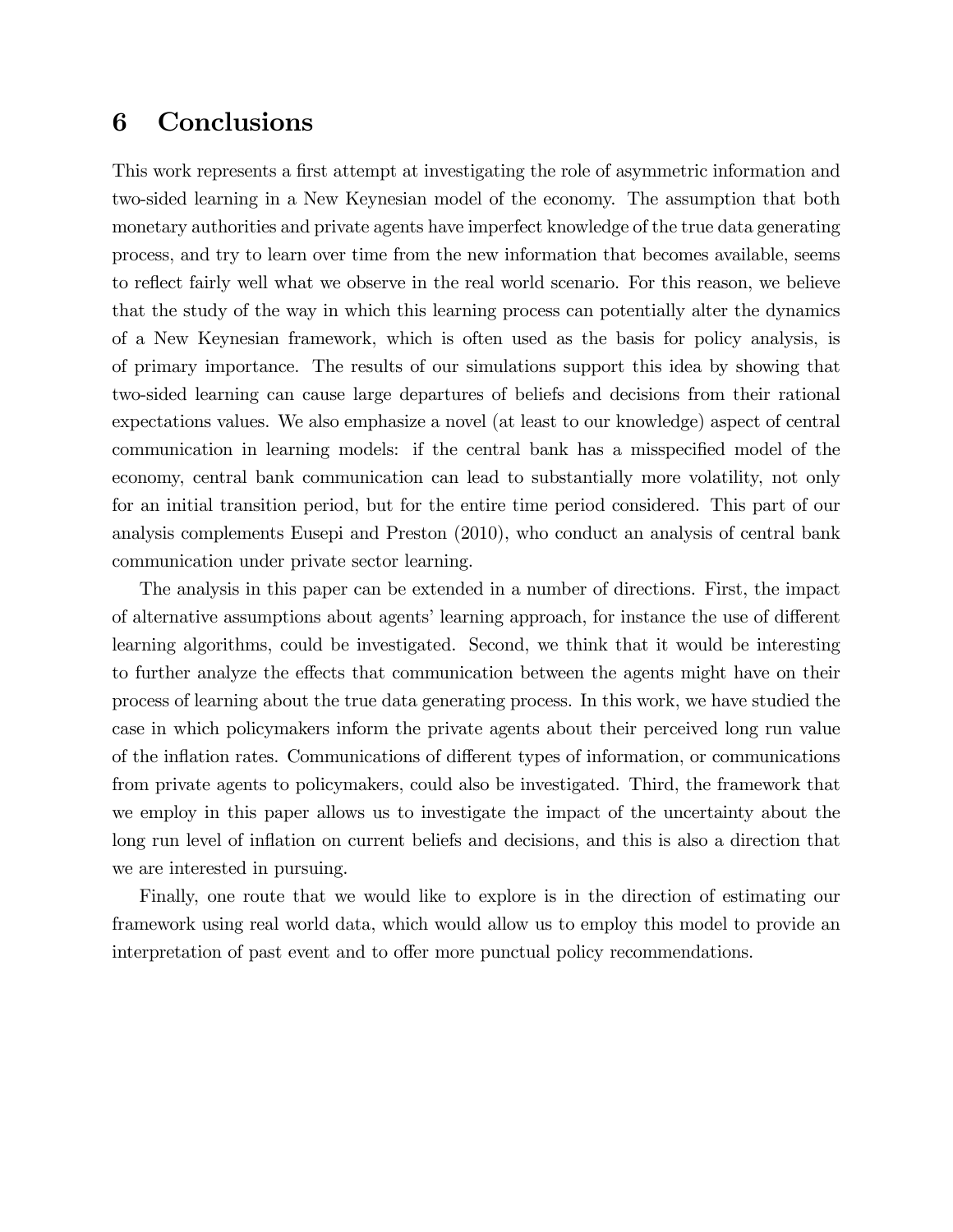#### Appendix

#### Learning algorithm

Let the equations to be estimated by agents be written in general terms as:

$$
q_t = p'_{t-1} \phi_t + \eta_t
$$

where  $q_t$  is the dependent variable or a vector of dependent variables,  $p_{t-1}$  a vector or matrix of regressors,  $\eta_t$  the residual(s) and  $\phi_t$  the vector of parameters of interest. In the case of private agents, this equation corresponds to (11), while for policymakers it encompasses (12) and (13). Using this notation, the learning algorithm can be written as:

$$
R_t = R_{t-1} + g_t (p_{t-1}p'_{t-1} - R_{t-1})
$$

$$
\phi_t = \phi_{t-1} + g_t R_t^{-1} p_{t-1} (q_t - p'_{t-1} \phi_{t-1})
$$

where  $g_t$  represents the gain. In the simulations, we focus on Recursive Least Squares (RLS) learning, in which  $g_t = \frac{1}{t_0}$  $\frac{1}{t_0+t}$ <sup>17</sup> However, we also perform some comparative exercises using Constant Gain (CG) learning, in which  $g_t$  is a constant positive and small number, i.e.  $g_t = g, 0 < g < 1$ . For a more thorough description of these learning algorithms and their properties, see Evans and Honkapohja (2001); for a discussion of their performance in a few standard macroeconomic models, see Carceles-Poveda and Giannitsarou (2007).

As mentioned in the main text, the basic learning algorithm will be augmented with a number of projection facilities. We assume that whenever the value of the estimated parameters by private agents and policymakers "hits" the projection facility, i.e. moves outside the predetermined parameter region  $Q$ , agents will use an average over past estimates as the current period estimate. Thus, the algorithm can be rewritten as:

$$
\widehat{R}_t = \widehat{R}_{t-1} + g_t \left( p_{t-1} p'_{t-1} - \widehat{R}_{t-1} \right)
$$
\n
$$
\widehat{\phi}_t = \widehat{\phi}_{t-1} + g_t \widehat{R}_t^{-1} p_{t-1} \left( q_t - p'_{t-1} \widehat{\phi}_{t-1} \right)
$$
\n
$$
(\phi_t, R_t) = \begin{pmatrix} \widehat{\phi}_t, \widehat{R}_t \\ (1/N) \sum_{j=1}^N \phi_{t-j}, (1/N) \sum_{j=1}^N R_{t-N} \end{pmatrix} \quad \text{if } \left( \widehat{\phi}_t, \widehat{R}_t \right) \in Q
$$

The specific restrictions that we impose via projection facilities are discussed in the main text.

<sup>&</sup>lt;sup>17</sup>As mentioned in the main text,  $t_0$  is set to 12 quarters in our simulations.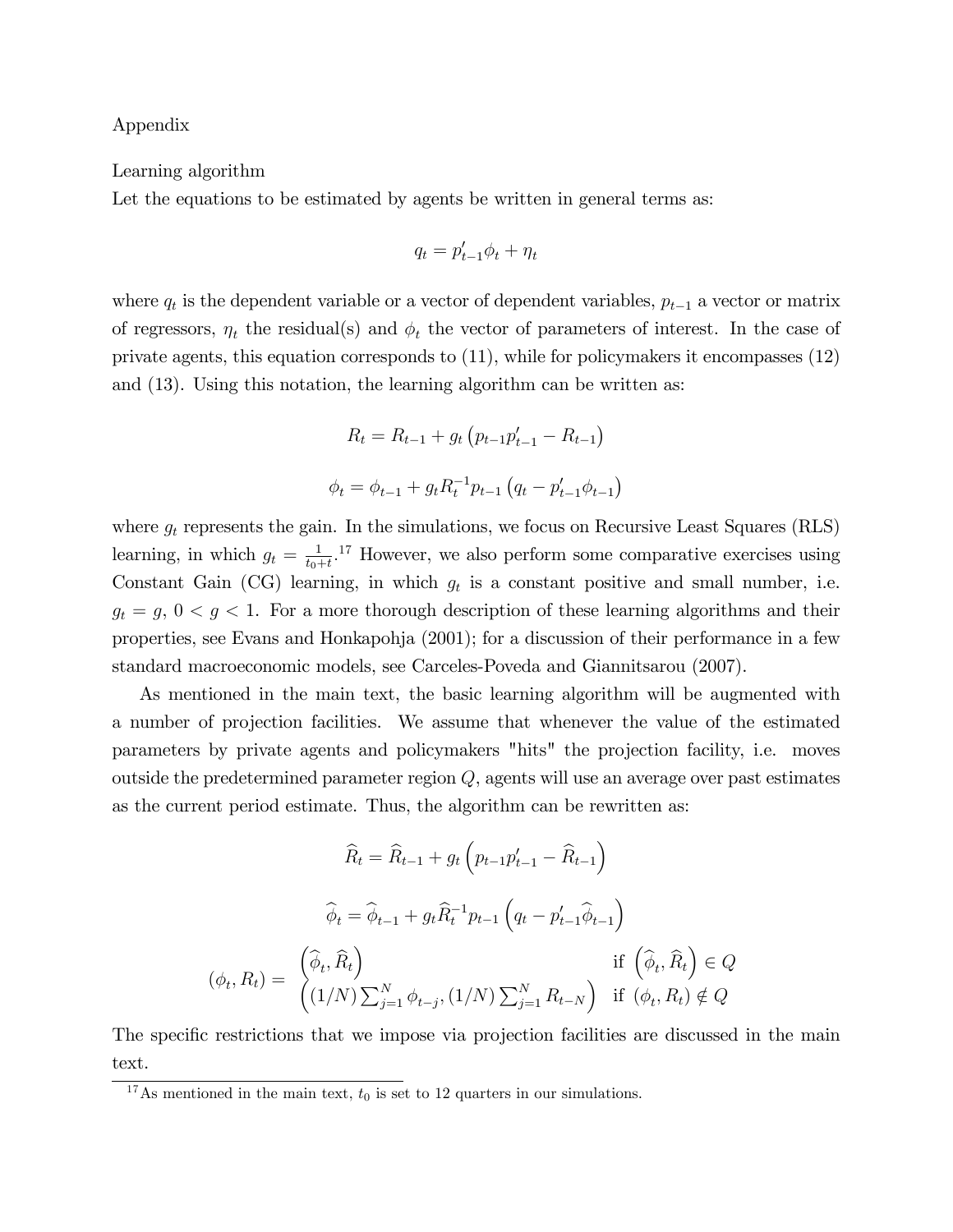#### Matrices in the PLMs and ALM

The matrices of the PLM for the central bank can easily be obtained using the state space representation (15) and the policy rule (16) emerging as a result of the optimization problem. We have that:

$$
A^{CB}z_t^{CB} = (C_t^{CB} - B^{CB}F_t) z_{t-1}^{CB} + D^{CB}\varepsilon_t^{CB}
$$

or more explicitly:

$$
\begin{pmatrix}\n1 & 0 & 0 & 0 & 0 \\
0 & 1 & 0 & 0 & 0 \\
0 & 0 & 1 & -1 & 0 \\
0 & 0 & 0 & 0 & 1\n\end{pmatrix}\n\begin{pmatrix}\ny_t \\
\pi_t \\
i_t \\
v_t \\
1\n\end{pmatrix} =\n\begin{pmatrix}\nc_{1yt} & c_{2yt} & c_{3yt} & c_{4yt} & c_{5yt} \\
c_{1\pi t} & c_{2\pi t} & c_{3\pi t} & c_{4\pi t} & c_{5\pi t} \\
-f_{\pi t} & -f_{yt} & -f_{it} & -f_{0t} & -f_{0t} \\
0 & 0 & 0 & 0 & \rho_v & 0 \\
0 & 0 & 0 & 0 & 1\n\end{pmatrix}\n\begin{pmatrix}\ny_{t-1} \\
i_{t-1} \\
i_{t-1} \\
1\n\end{pmatrix} +\n\begin{pmatrix}\n1 & 0 & 0 \\
0 & 1 & 0 \\
0 & 0 & 0 \\
0 & 0 & 1\n\end{pmatrix}\n\begin{pmatrix}\n\omega_{yt}^{CB} \\
\omega_{\pi t}^{CB} \\
\varepsilon_t^v\n\end{pmatrix}
$$

The PLM for private agents is given by the true equations  $(1) - (4)$  together with the perceived interest rate rule expressed by (11).

$$
y_t = E_t^P (y_{t+1}) - \frac{1}{\sigma} \left( i_t - E_t^P (\pi_{t+1}) - \overline{r} - u_t \right)
$$
  

$$
\pi_t = \frac{1}{(1+\beta)} \pi_{t-1} + \frac{\beta}{(1+\beta)} E_t^P (\pi_{t+1}) - \frac{\kappa}{(1+\beta)} (y_t - \overline{y})
$$
  

$$
i_t = \psi_{0t} + \psi_{\pi t} \pi_{t-1} + \psi_{yt} y_{t-1} + \psi_{it} i_{t-1} + \psi_{ut} u_{t-1} + \omega_t^P
$$
  

$$
u_t = \rho_u u_{t-1} + \varepsilon_t^u
$$

These equations can be rewritten in matrix form as: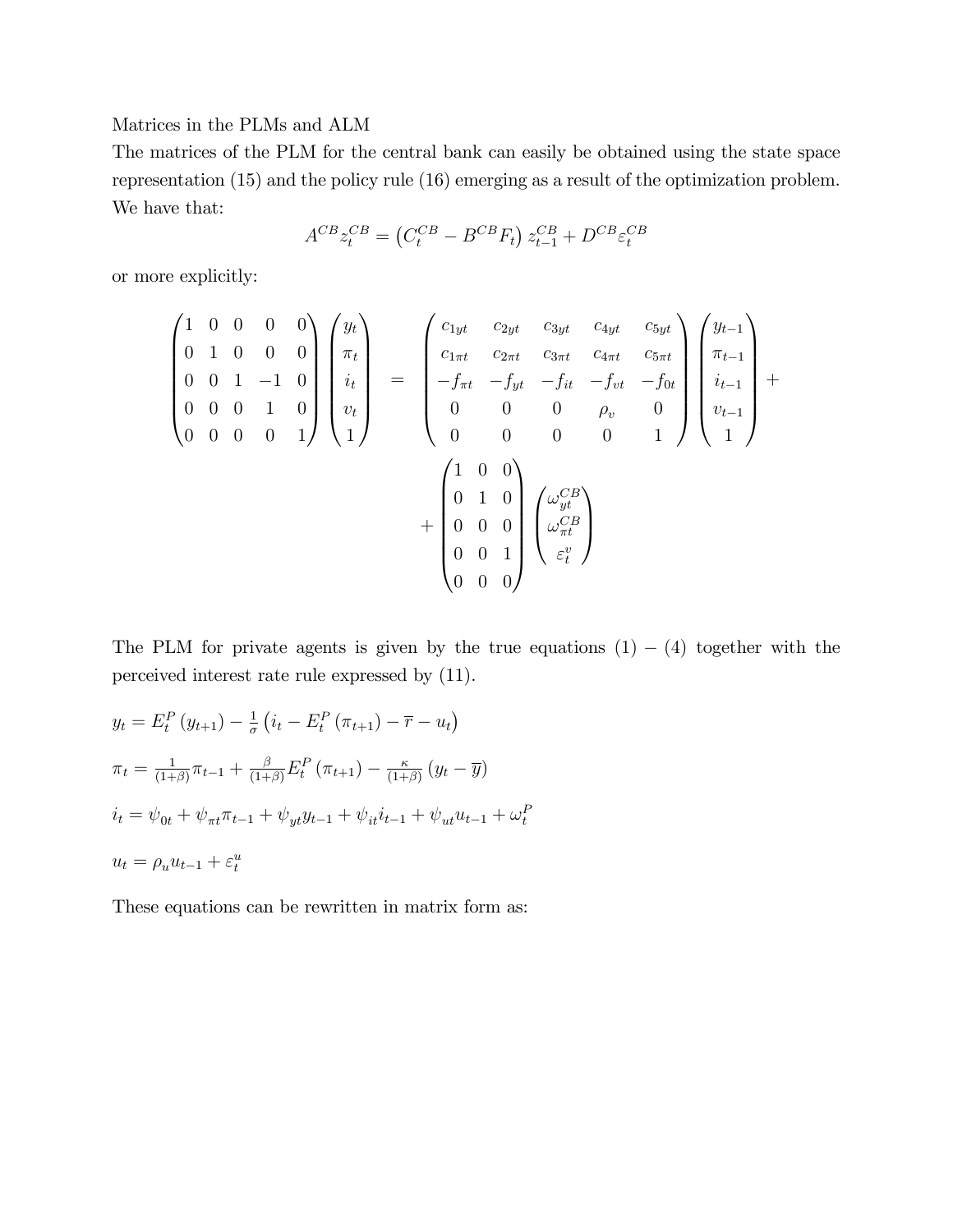$$
\begin{pmatrix}\n1 & 0 & \frac{1}{\sigma} & -\frac{1}{\sigma} & -\frac{1}{\sigma} \overline{r} \\
\frac{\kappa}{(1+\beta)} & 1 & 0 & 0 & 0 \\
0 & 0 & 1 & 0 & 0 \\
0 & 0 & 0 & 1 & 0 \\
0 & 0 & 0 & 0 & 1\n\end{pmatrix}\n\begin{pmatrix}\ny_t \\
\pi_t \\
i_t \\
u_t \\
1\n\end{pmatrix} = \n\begin{pmatrix}\n1 & \frac{1}{\sigma} & 0 & 0 & 0 \\
0 & \frac{\beta}{(1+\beta)} & 0 & 0 & 0 \\
0 & 0 & 0 & 0 & 0 \\
0 & 0 & 0 & 0 & 0 \\
0 & 0 & 0 & 0 & 0\n\end{pmatrix}\n\begin{pmatrix}\ny_{t+1} \\
x_{t+1} \\
u_{t+1} \\
u_{t+1} \\
1\n\end{pmatrix} + \n\begin{pmatrix}\n0 & 0 & 0 & 0 & 0 \\
0 & \frac{1}{(1+\beta)} & 0 & 0 & \frac{\kappa}{(1+\beta)}\overline{y} \\
\psi_{yt} & \psi_{\pi t} & \psi_{ut} & \psi_{0t} \\
0 & 0 & 0 & \rho_{u} & 0 \\
0 & 0 & 0 & 0 & 1\n\end{pmatrix}\n\begin{pmatrix}\ny_{t-1} \\
\pi_{t-1} \\
i_{t-1} \\
i_{t-1} \\
1\n\end{pmatrix} + \n\begin{pmatrix}\n0 & 0 \\
0 & 0 \\
0 & 1 \\
0 & 1 \\
0 & 0\n\end{pmatrix}\n\begin{pmatrix}\n\varepsilon_t^u \\
\varepsilon_t^t \\
\omega_t^P \\
\omega_t^P\n\end{pmatrix}
$$

or

$$
A^{P}z_{t}^{P} = B^{P}E_{t}^{P}(z_{t+1}^{P}) + C_{t}^{P}z_{t-1}^{P} + D^{P}\varepsilon_{t}^{P}
$$

The ALM for the variables in the model can be obtained from the true equations  $(1) - (4)$ together with the true interest rate rule expressed by (16), and can be written in matrix form as:

$$
\begin{pmatrix}\n1 & 0 & \frac{1}{\sigma} & -\frac{1}{\sigma} & 0 & -\frac{1}{\sigma} \overline{r} \\
\frac{\kappa}{(1+\beta)} & 1 & 0 & 0 & 0 & 0 \\
0 & 0 & 1 & 0 & -1 & 0 \\
0 & 0 & 0 & 1 & 0 & 0 \\
0 & 0 & 0 & 0 & 1 & 0 \\
0 & 0 & 0 & 0 & 0 & 1\n\end{pmatrix}\n\begin{pmatrix}\ny_t \\
\pi_t \\
i_t \\
u_t \\
v_t \\
1\n\end{pmatrix} =\n\begin{pmatrix}\n1 & \frac{1}{\sigma} & 0 & 0 & 0 \\
0 & \frac{\beta}{(1+\beta)} & 0 & 0 & 0 \\
0 & 0 & 0 & 0 & 0 \\
0 & 0 & 0 & 0 & 0 \\
0 & 0 & 0 & 0 & 0 \\
0 & 0 & 0 & 0 & 0\n\end{pmatrix}\n\begin{pmatrix}\ny_{t+1} \\
\pi_{t+1} \\
i_{t+1} \\
0 \\
1\n\end{pmatrix} \\
\begin{pmatrix}\n\frac{\kappa}{(1+\beta)} & 0 & 0 & 0 \\
0 & 0 & 0 & 0 & 0 \\
0 & 0 & 0 & 0 & 0 \\
0 & 0 & 0 & 0 & 0\n\end{pmatrix} =\n\begin{pmatrix}\n0 & 0 \\
0 & 0 \\
0 & 0 \\
0 & 0 \\
1\n\end{pmatrix}
$$

or:

$$
Az_{t}=BE_{t}^{p}\left(z_{t+1}^{P}\right)+C_{t}z_{t-1}+D\varepsilon_{t}
$$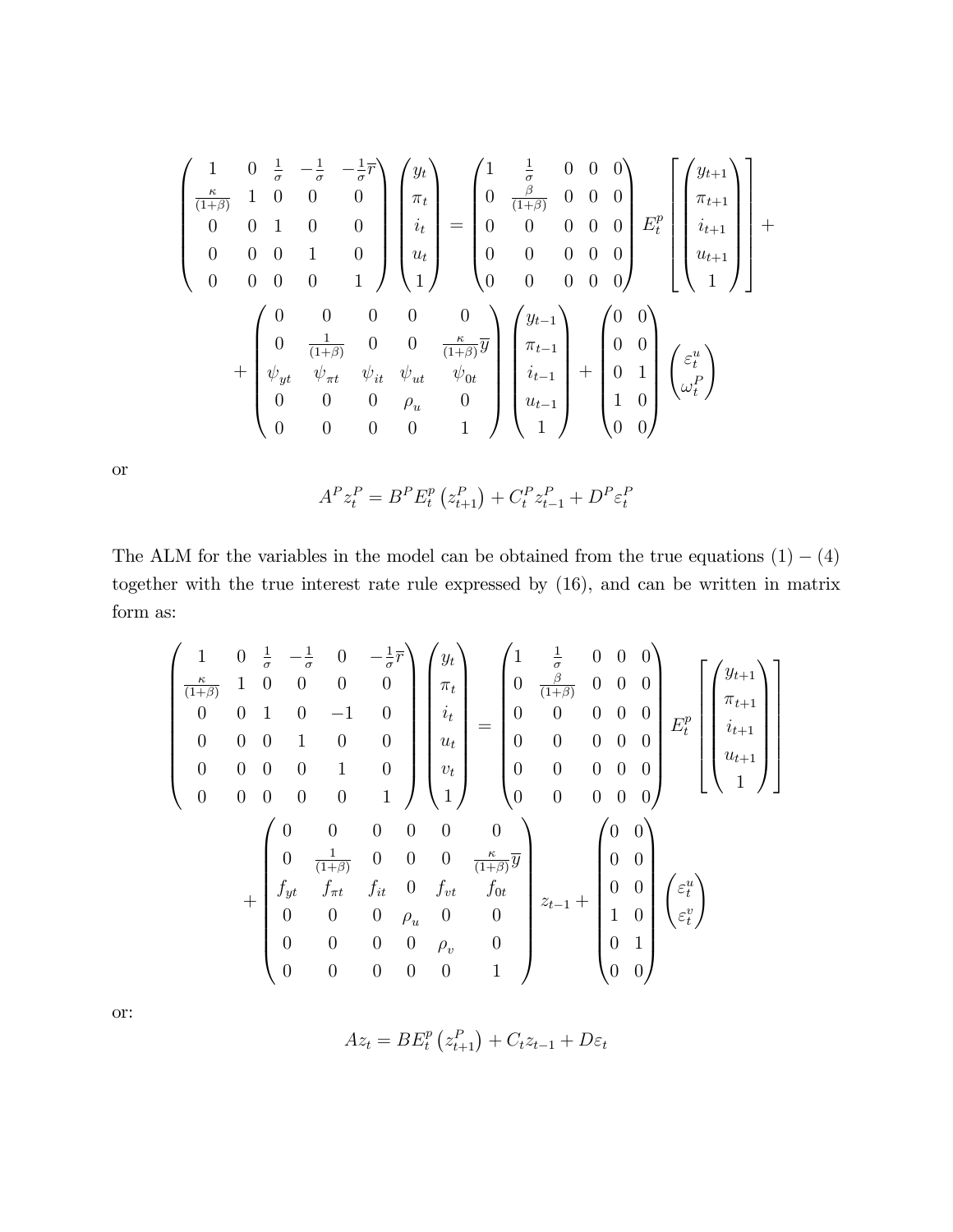## References

- [1] Ascari, G. , 2004. Staggered prices and trend ináation: some nuisances. Review of Economic Dynamics, 7(3), 642-667.
- [2] Brock, W.A., Durlauf, S.N., Nason, J.M., Rondina, G., 2007. Simple versus optimal rules as guides to policy. Journal of Monetary Economics  $54$  (5),  $1372-1396$ .
- [3] Barnett, A. and Ellison, M. 2011. Learning by Disináating. Economics Series Working Papers 579, University of Oxford, Department of Economics.
- [4] Bullard, J., Eusepi, S., 2005. Did the great ináation occur despite policy maker commitment to a Taylor rule? Review of Economic Dynamics  $8, 324-359$ .
- [5] Bullard, J.B. and Mitra, K., 2002. Learning about Monetary Policy Rules. Journal of Monetary Economics, 49, 1105-1129.
- [6] Carceles-Poveda, E., Giannitsarou, C., 2007. Adaptive learning in practice. Journal of Economic Dynamics & Control, vol.31, pp.2659-2697.
- [7] Cho, I.K., Williams, N., Sargent, T.J., 2002. Escaping Nash Ináation. Review of Economic Studies 69, 1-40.
- [8] Christiano, L.J., Eichenbaum, M., Evans, C.L., 2005. Nominal rigidities and the dynamic effects of a shock to monetary policy. Journal of Political Economy, University of Chicago Press, vol. 113(1), pages 1-45, February.
- [9] Cogley, T., Matthes, C., Sbordone, A. M., 2011. Optimal Disináation Under Learning. FRB of New York Staff Report No. 524.
- [10] Eusepi, S., Preston, B., 2010. Central Bank Communication and Expectations Stabilization. American Economic Journal: Macroeconomics, 2(3): 235-71.
- [11] Evans, G.W., Honkapohja, S., 1998. Economic dynamics with learning: new stability results. Review of Economic Studies 65, 23-44.
- [12] Evans, G.W., Honkapohja, S., 2001. Learning and Expectations in Macroeconomics. Princeton University Press, Princeton.
- [13] Evans, G.W., Honkapohja, S., 2003. Adaptive Learning and Monetary Policy Design. Journal of Money, Credit and Banking, 35, 1045-1072.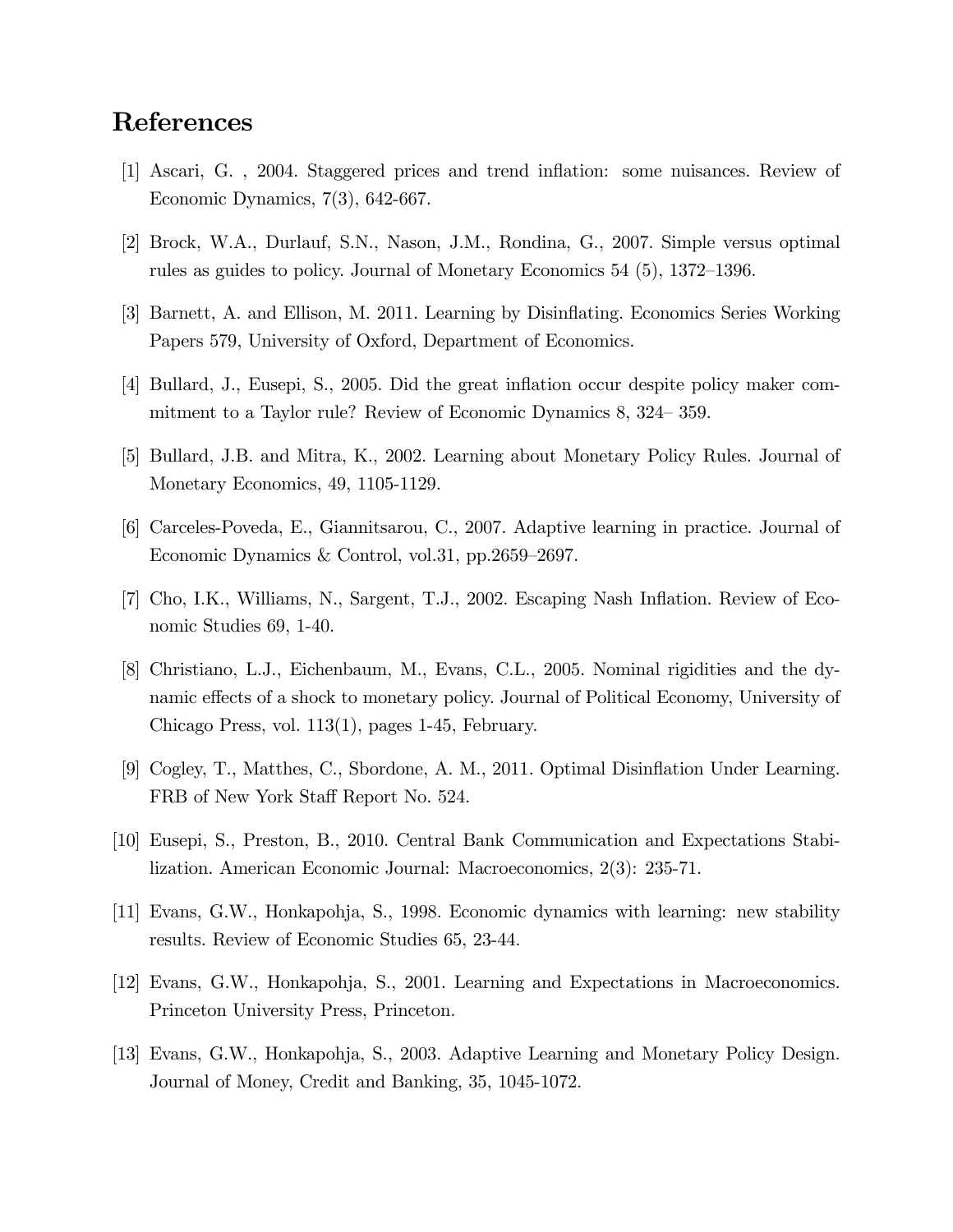- [14] Evans, G.W., Honkapohja, S., 2006. Monetary Policy, Expectations and Commitment. Scandinavian Journal of Economics, Wiley Blackwell, vol. 108(1), pages 15-38, 03.
- [15] Evans, G.W., Honkapohja, S., 2009. Expectations, Learning and Monetary Policy: An Overview of Recent Research. Central Banking, Analysis, and Economic Policies Book Series, in: Klaus Schmidt-Hebbel & Carl E. Walsh & Norman Loayza (Series Editor), Monetary Policy under Uncertainty and Learning, edition 1, volume 13, chapter 2, pages 027-076 Central Bank of Chile.
- [16] Galí, J., 2008. Monetary Policy, Inflation, and the Business Cycle: An Introduction to the New Keynesian Framework. Princeton University Press.
- [17] Giannitsarou, C., 2005. Heterogeneous Learning. Review of Economic Dynamics 6, 885<del>D</del>906.
- [18] Honkapohja, S., Mitra, K., 2005. Performance of monetary policy with internal central bank forecasting. Journal of Economic Dynamics and Control, Elsevier, vol. 29(4), pages 627-658, April.
- [19] Kreps, D., 1998. Anticipated Utility and Dynamic Choice, in D.P. Jacobs, E. Kalai, and M. Kamien, eds., Frontiers of Research in Economic Theory, (Cambridge: Cambridge University Press, 1998), 242–74.
- [20] Marcet, A., Nicolini, J.-P., 2003. Recurrent hyperináations and learning. American Economic Review 93, 1476 – 1498.
- [21] Marcet, A., Sargent, T., 1989. Convergence of least squares mechanisms in selfreferential linear stochastic models. Journal of Economic Theory 48, 337–368.
- [22] Milani, F., 2008. Learning, monetary policy rules, and macroeconomic stability. Journal of Economic Dynamics and Control, Elsevier, vol. 32(10), pages 3148-3165, October.
- [23] Morris, S., Shin, H. S., 2002. The Social Value of Public Information. American Economic Review 92, 1521-1534.
- [24] Orphanides, A., Williams, J., 2005. The decline of activist stabilization policy: natural rate misperceptions, learning and expectations. Journal of Economic Dynamics and Control 29, 1927 – 1950.
- [25] Sargent, T., 1999. The Conquest of American Inflation. Princeton University Press, Princeton, NJ.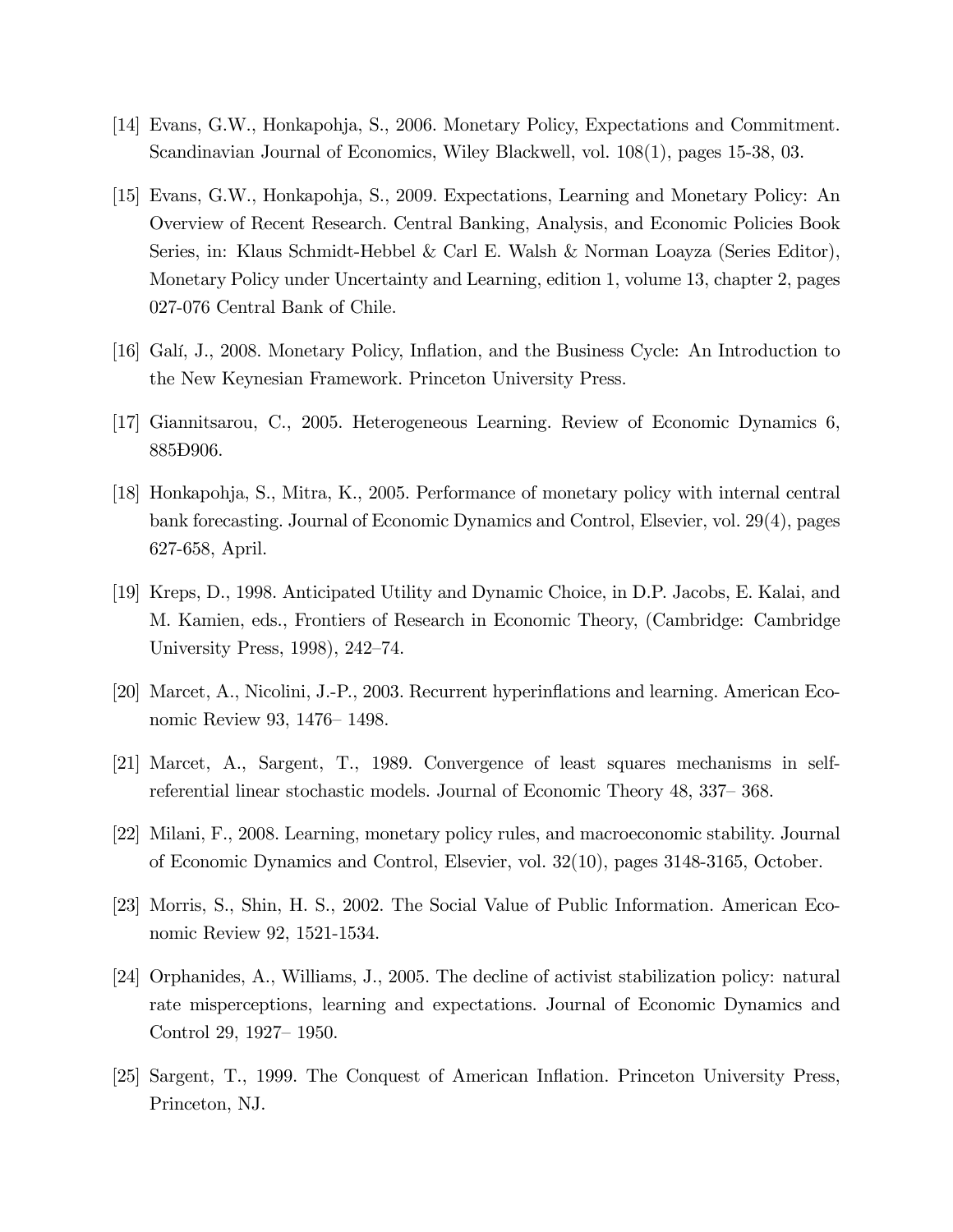- [26] Sims, C.A., 2001. Solving Linear Rational Expectations Models. Computational Economics 20, 1-20.
- [27] Svensson, L.E.O., 2002. Inflation Targeting: Should it be Modeled as an Instrument Rule or a Targeting Rule? European Economic Review, 46, 771-780.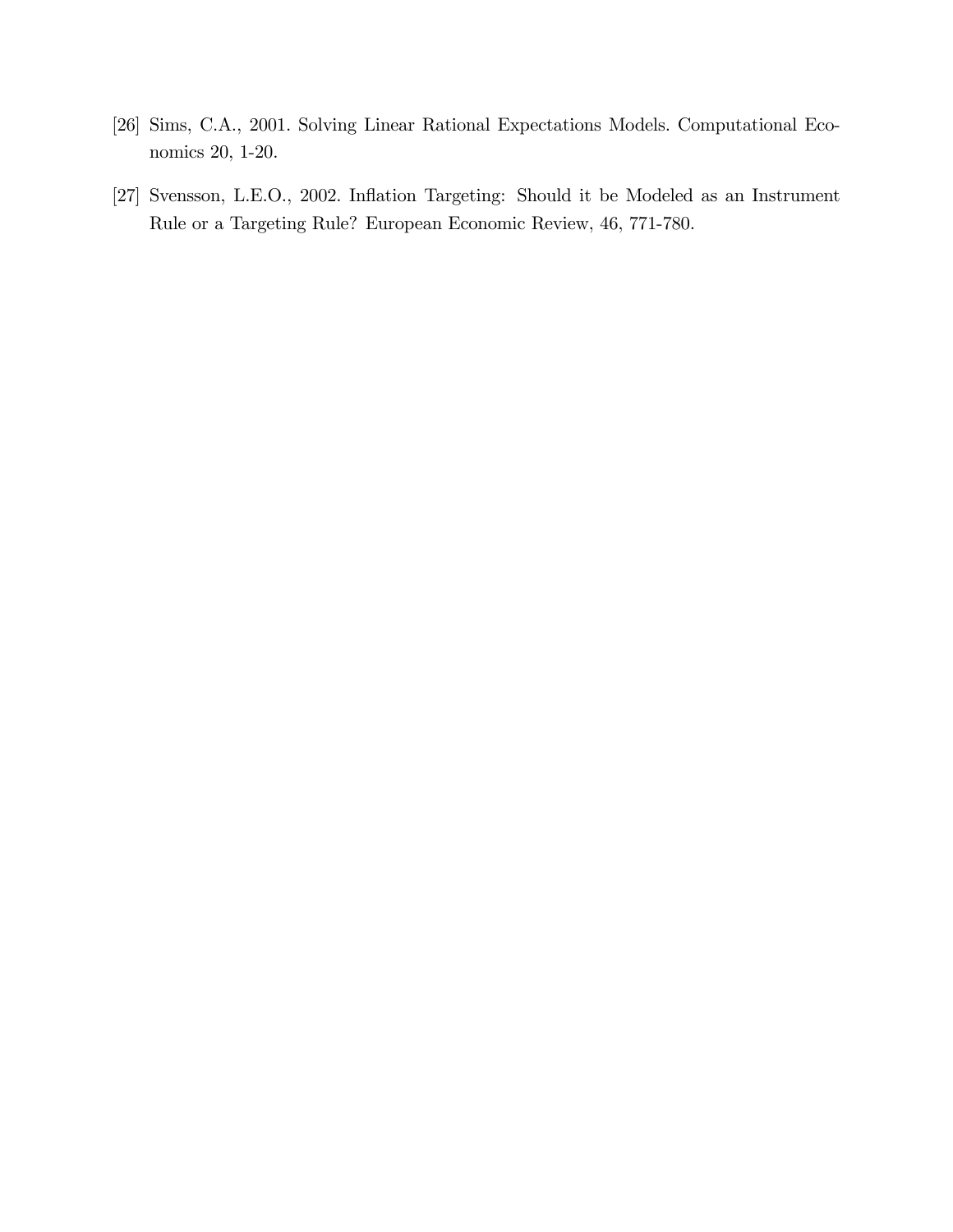Figure 1 - Log output



Note: Median value and 15th and 85th percentile bands of the simulated pattern for log output. The panels report the following scenarios: 1) REE; 2) benchmark asymmetric information and learning case; 3) central bank communication.

#### Figure 2 - Annualized inflation



Note: Median value and 15th and 85th percentile bands of the simulated pattern for the annualized inflation rate. The panels report the following scenarios: 1) REE; 2) benchmark asymmetric information and learning case; 3) central bank communication.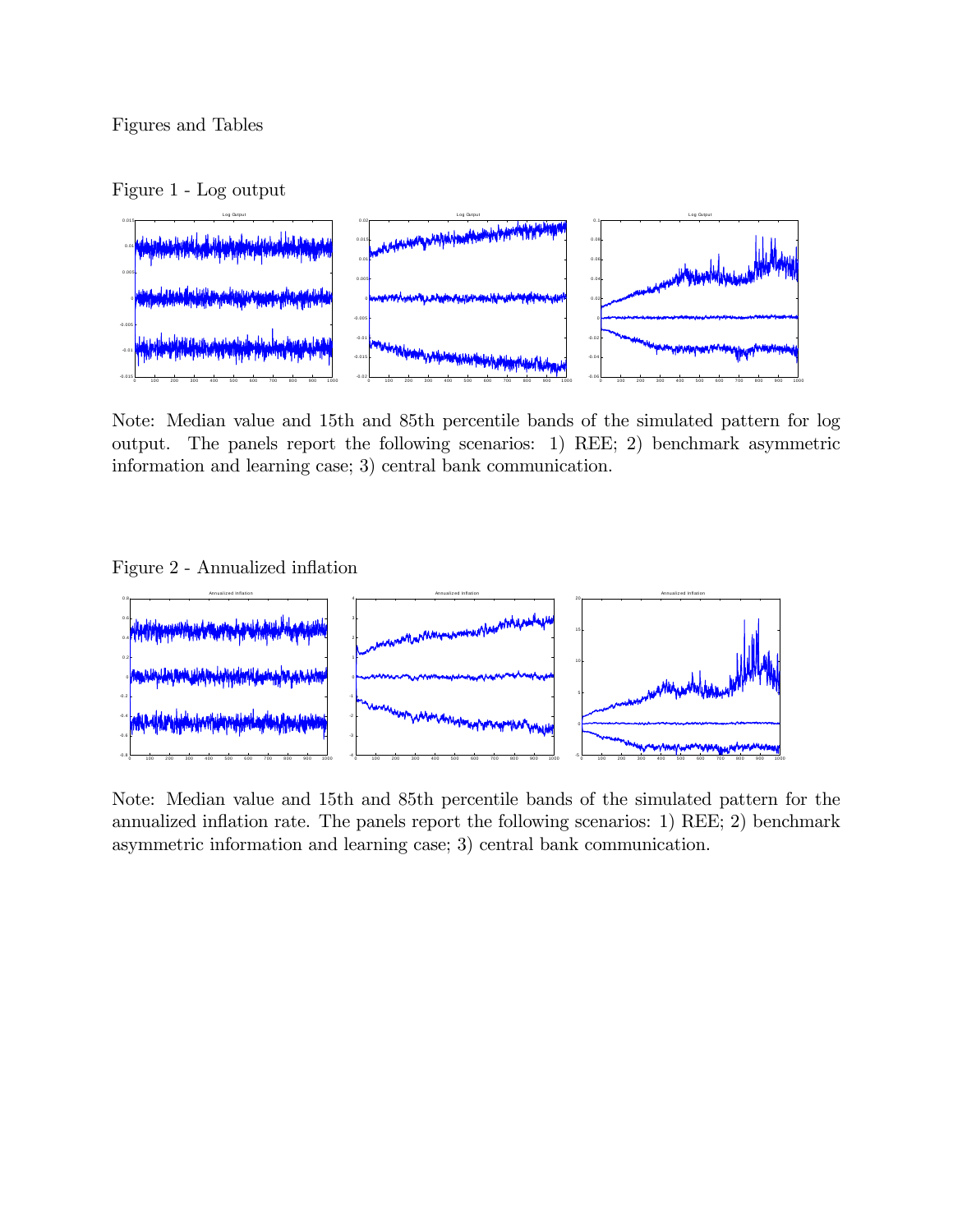Figure 3 - Annualized nominal interest rate



Note: Median value and 15th and 85th percentile bands of the simulated pattern for the annualized interest rate. The panels report the following scenarios: 1) REE; 2) benchmark asymmetric information and learning case; 3) central bank communication.

Figure 4 - Selected policy coefficients - response to the inflation rate



Note: Median value and 15th and 85th percentile bands of the simulated actual and estimated policy response to the inflation rate. Each row reports a different scenario: 1) benchmark asymmetric information and learning case; 2) central bank communication.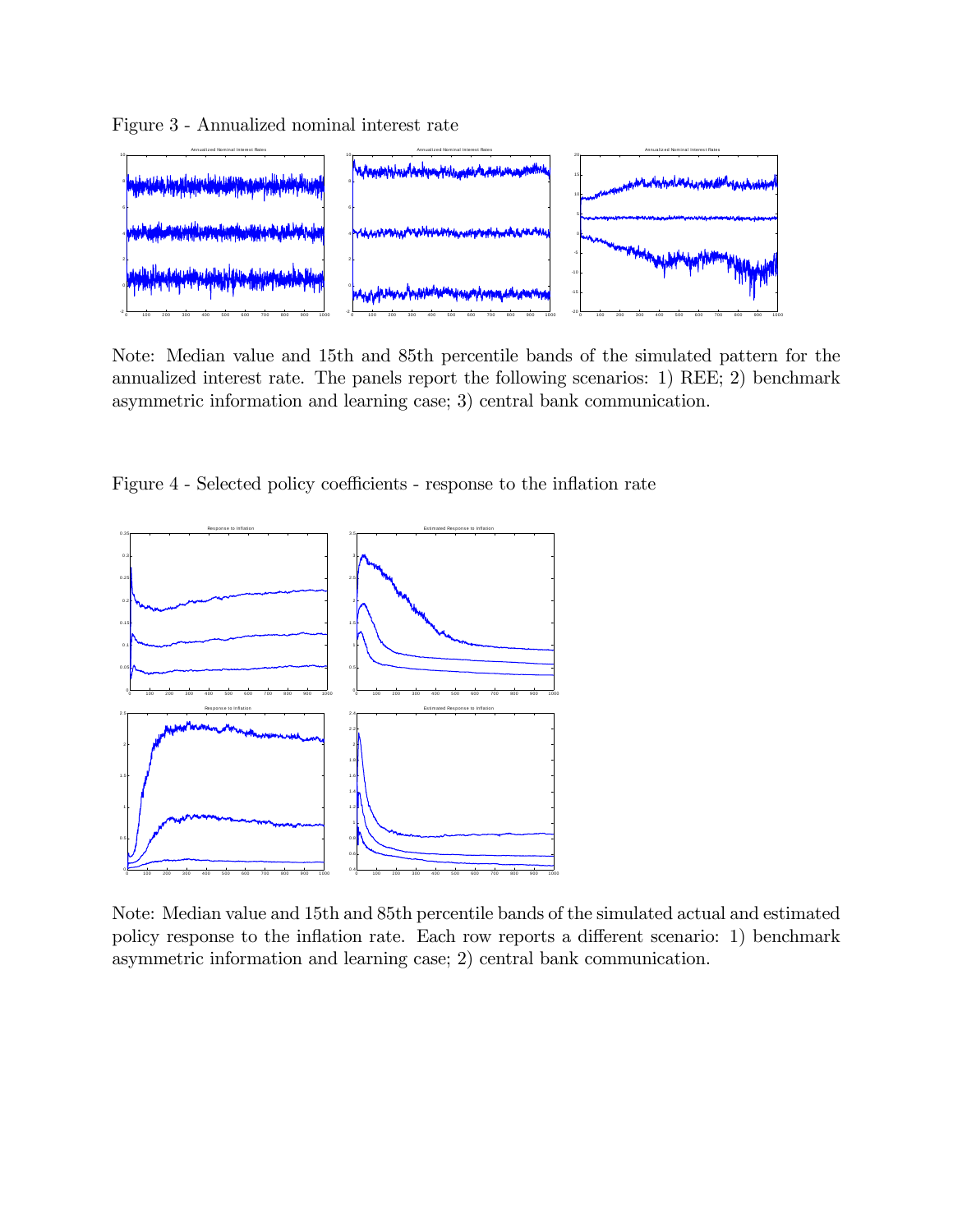

Note: Median value and 15th and 85th percentile bands of the autocorrelations of the variables of interest in the performed simulations. Each row reports a different scenario: 1) RE; 2) benchmark asymmetric information and learning case; 3) central bank communication.

#### Figure 5 - Autocorrelations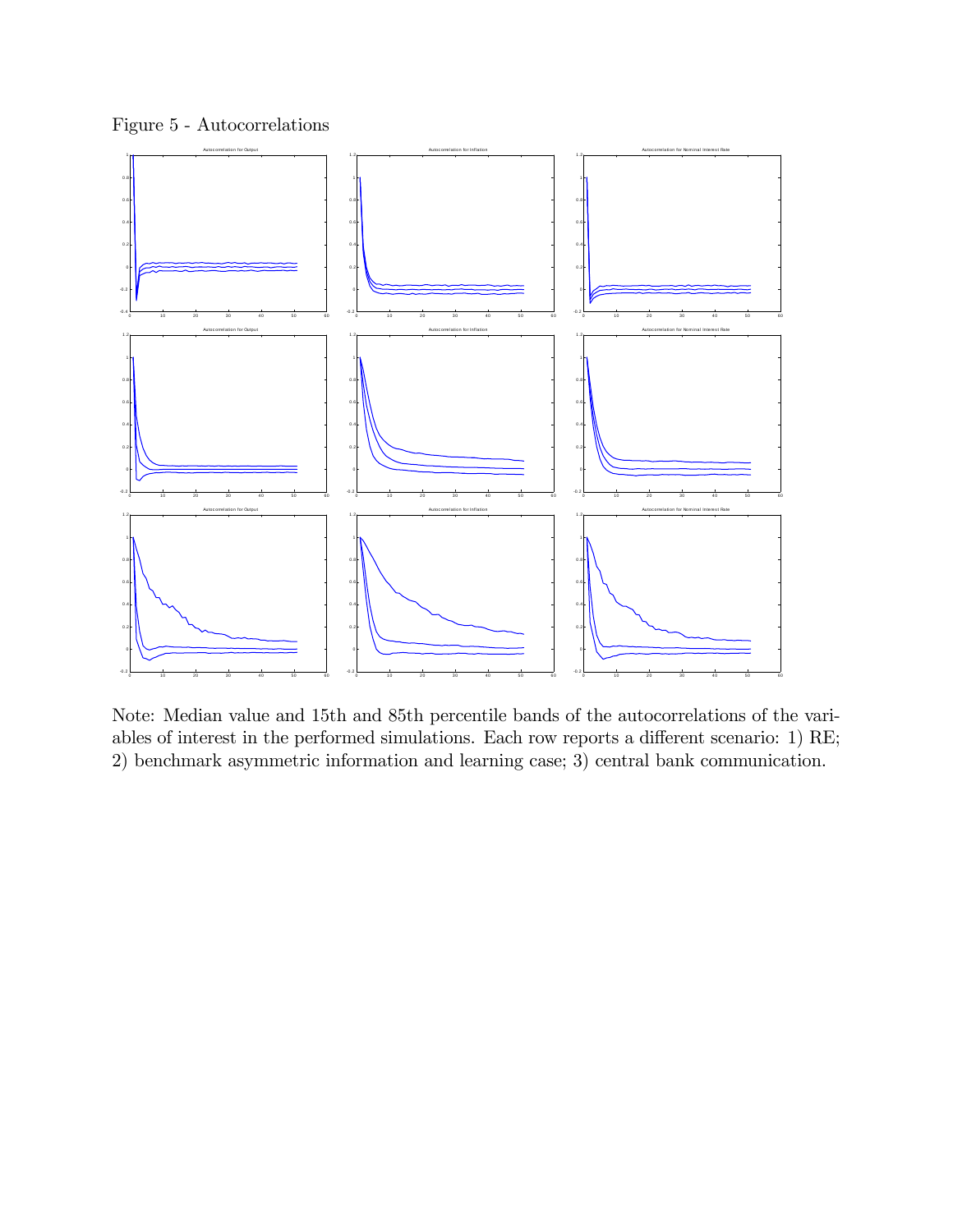Figure  $6$  - Probability of inflation larger than  $20\%$ 



Note: Probability of inflation exceeding  $20\%$ . The panels report the following scenarios: 1) RE; 2) benchmark asymmetric information and learning case; 3) central bank communication.

Figure 7 - Absolute difference inflation forecast



Note: Absolute difference in the one-step ahead inflation forecasted by the Central Bank and private agents. The panels report the following scenarios: 1) benchmark asymmetric information and learning case; 2) central bank communication.

Figure 8 - Probability of explosive ALM



Note: Probability of eigenvalues larger than 1 in absolute value in the ALM. The panels report the following scenarios: 1) benchmark asymmetric information and learning case; 2) central bank communication.